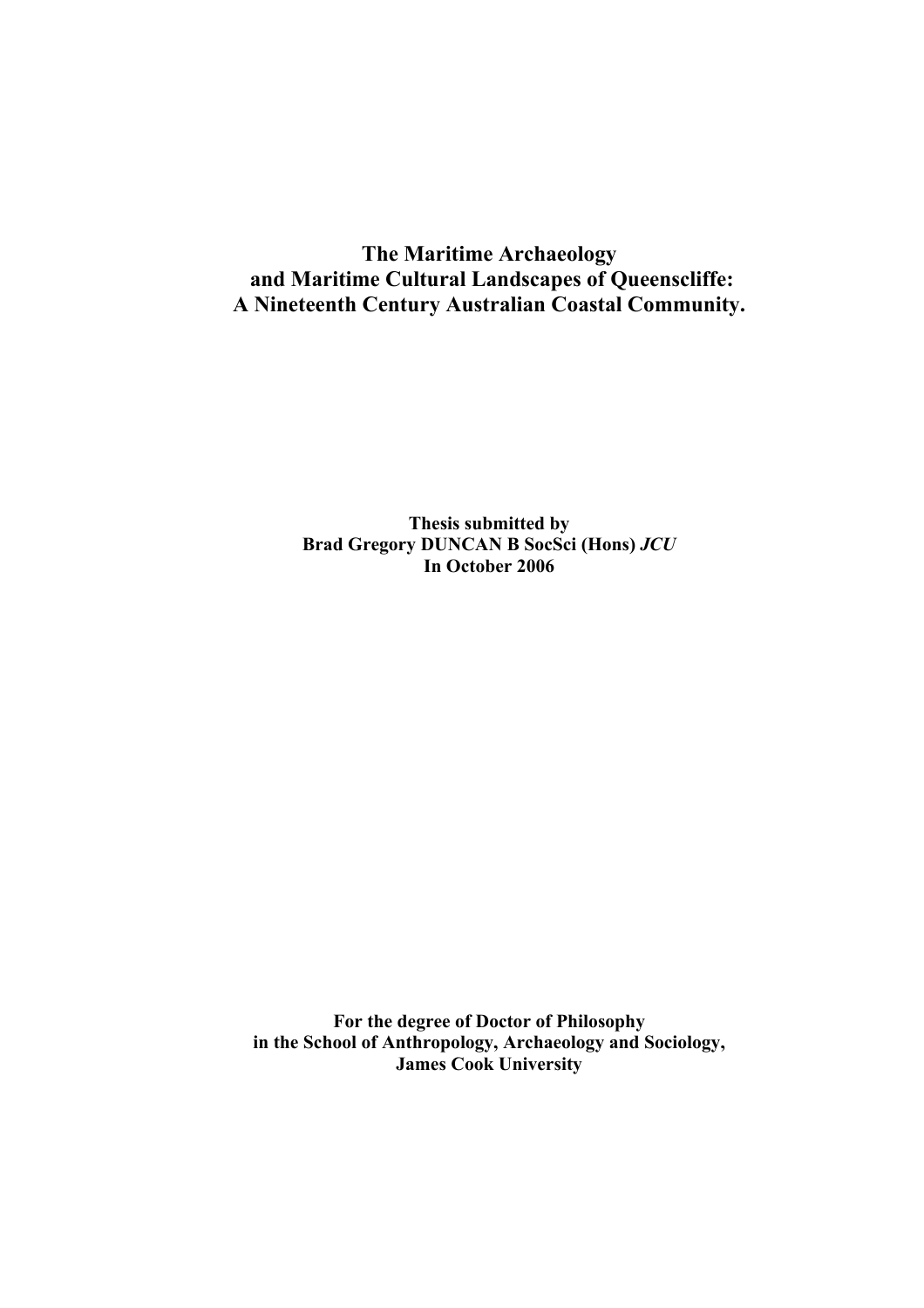#### **STATEMENT OF ACCESS**

I, the undersigned, author of this work, understand that James Cook University will make this thesis available for use within the University Library and, via the Australian Digital Theses network, for use elsewhere.

I understand that, as an unpublished work, a thesis has significant protection under the Copyright Act and;

I do not wish to place any further restriction on access to this work.

# 5th October Zoob

Signature Date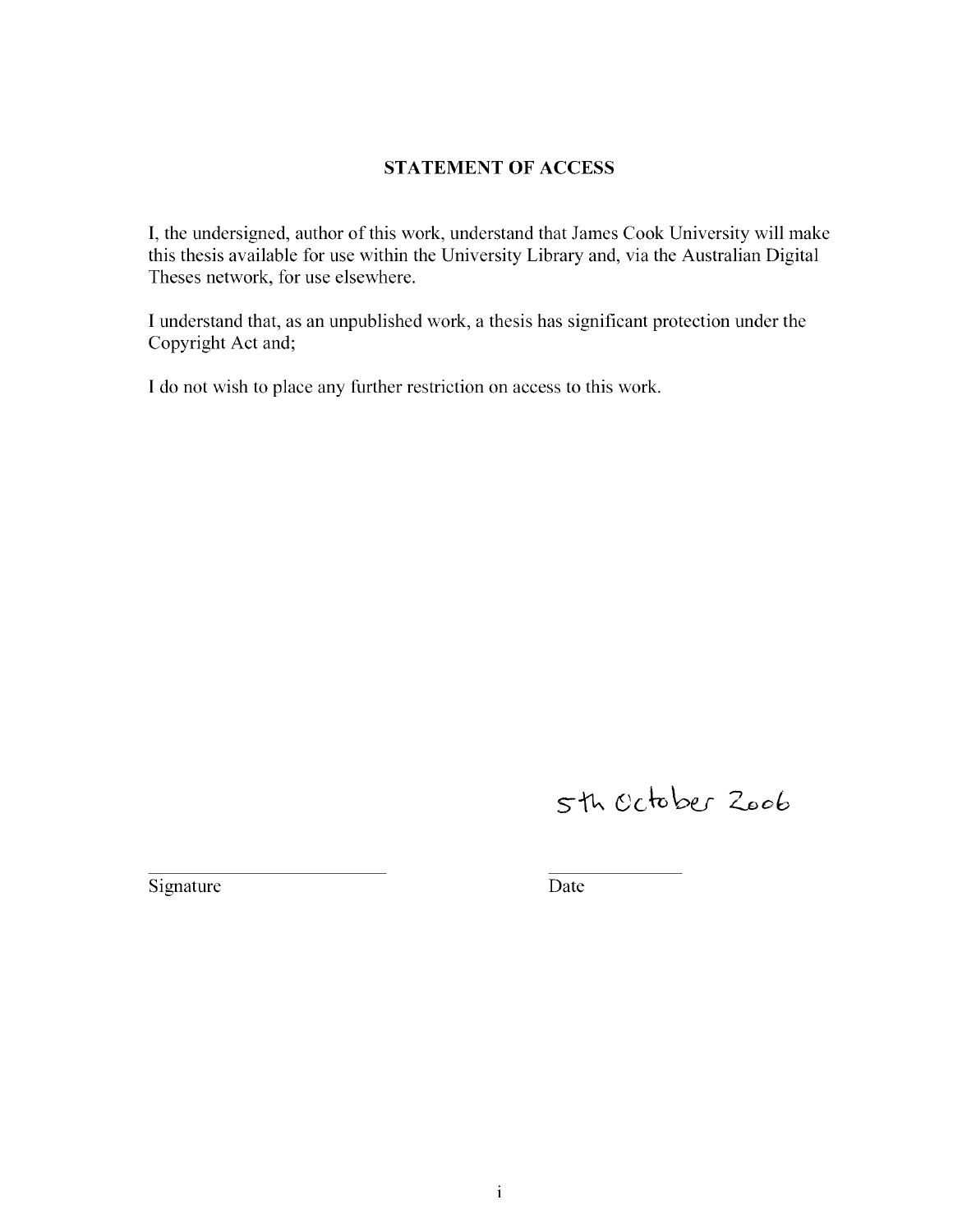#### **STATEMENT OF SOURCES**

#### **DECLARATION**

I declare that this thesis is my own work and has not been submitted in any form for another degree or diploma at any university or other institution of tertiary education. Information derived from the published or unpublished work of others has been acknowledged in the text and a list of references is given.

5th October 2006

**Signature** Date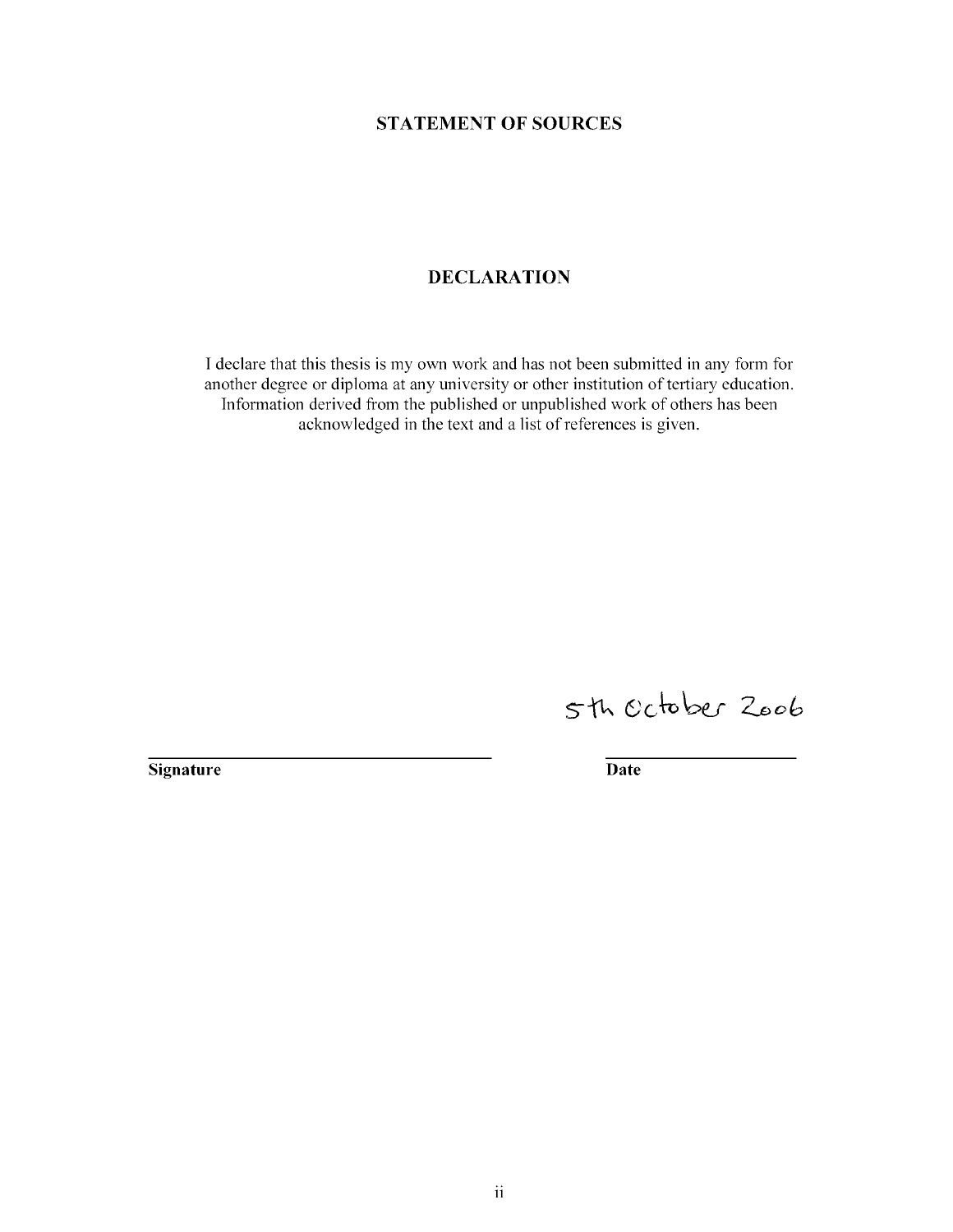#### **ELECTRONIC COPY**

I, the undersigned, the author of this work, declare that the electronic copy of this thesis provided to the James Cook University Library is an accurate copy of the print thesis submitted, within the limits of the technology available.

5th october 2006

Signature Date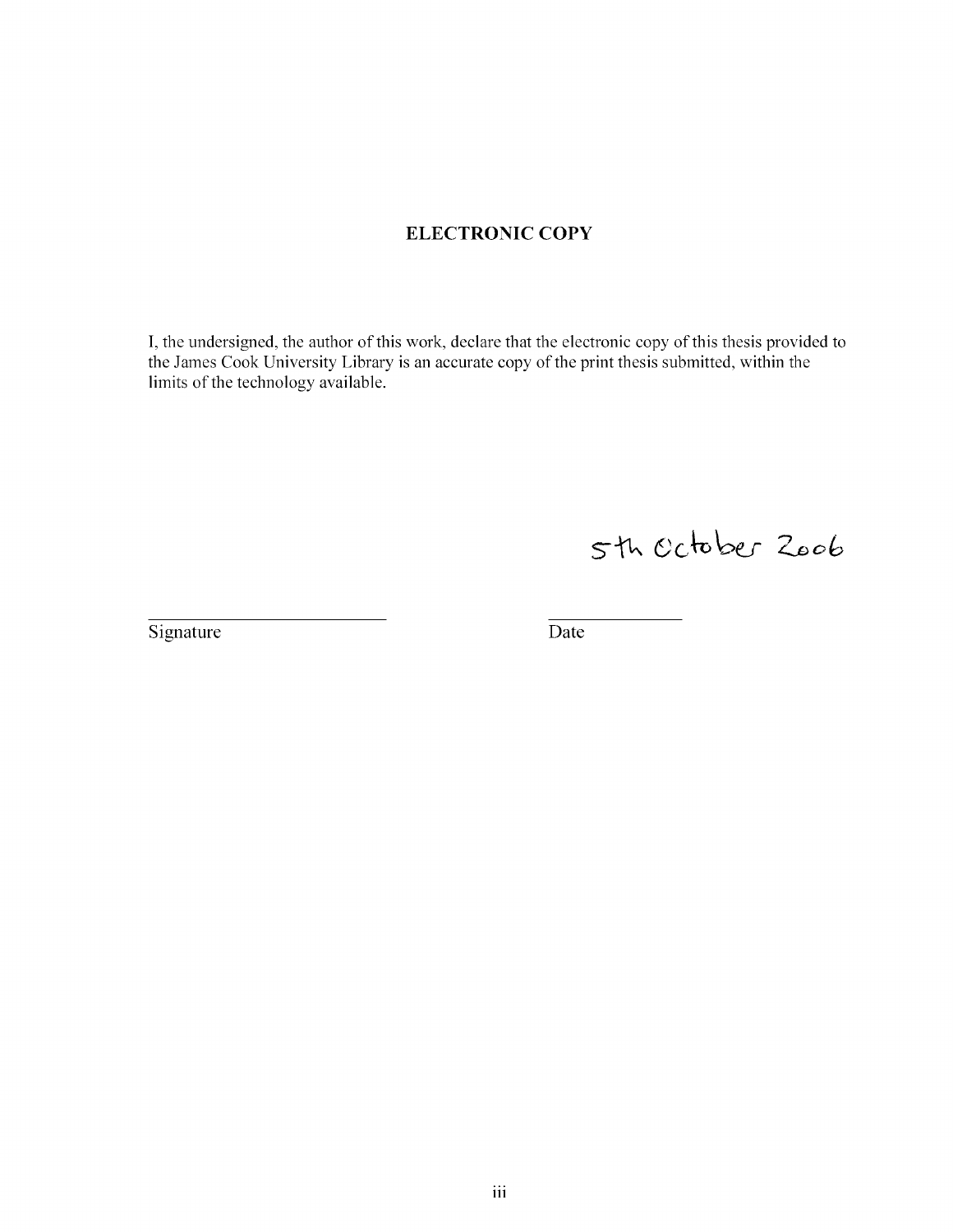**This thesis is dedicated to my late mother, Shirley Duncan (nee Ashcroft) who germinated the seed of archaeological enquiry in a young mind, and to my children, Emily and Liam, who gave me the inspiration to tend it through to fruition. I could not have done it without your support and love.**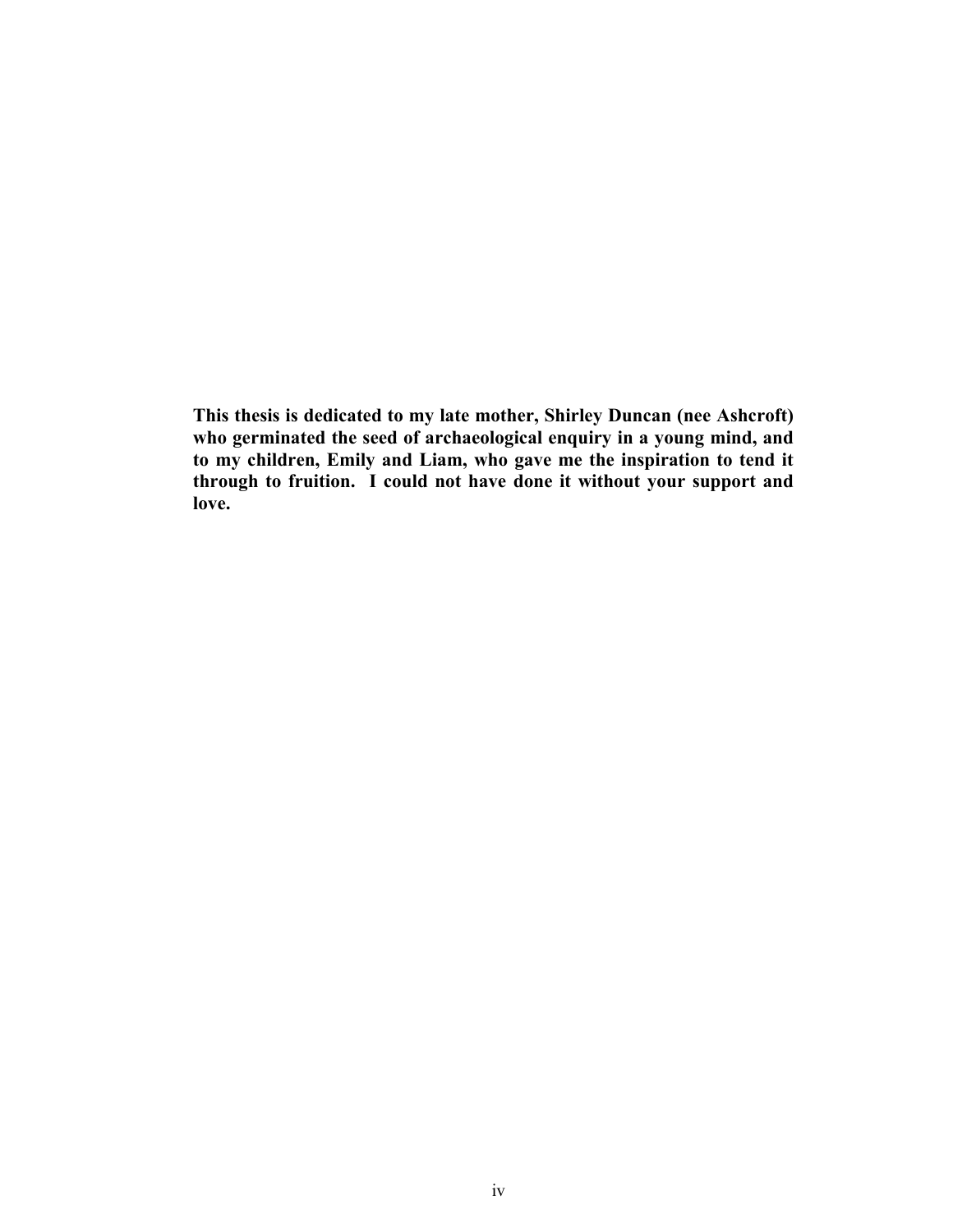## **Acknowledgements/ Statement of the Contribution of Others**

Where do I begin! So many people deserve credit for their contributions to this thesis. This project relied heavily on the collection of oral histories, and I owe the people of Queenscliff a huge debt of gratitude for opening their hearts and homes to a complete stranger to speak of their personal experiences, and without whose backing this thesis would still be a series of scribbled ideas on some scraps of paper. The following people participated and kindly shared their knowledge of the study area and/or other aspects of interest during oral history interviews/discussions: Adrian Higgenbotham, Alex Caie, Alex Gianuzzi, Bill Ethol, Bill Mitchell, Bob Marmion, Brian Marra, Cecil and Marjorie Anderson, Craig Elstone, Carl Paolini, Colin Shapter, Colin Springall, Dawn Beames, Dave Giblett, Don Love, Dianne Smitt, Eric Langenburg, Geoff Ferrier, Geoff and Helen Henderson, Greg Hodge, Gus Rogers, George Werry, Graeme Wilson, Helen Forrest, Harry Gorfine, Henry Hudson, Harry Mouchmore, Ira Savage, Jim Anderson, John Adams, John (Jack) Beazley, Jocelyn Grant, Jon Jenson, Joan Mather, John Patrick, Judy Scurfield, Jeff Yugovic, Kieran Hosty, Laurance Barras, Lewis Ferrier, Les Irving- Dusting, Lester Hunt, Lauchlan Jackson, Lyall Mills, Lyall Zanoni, Mike Etzel, Mark Rodrigues, Mark Staniforth, Malcom Venturoni, Margaret Wright, Neville Walsh, Peter Ferrier, Peter Harvey, Peter Munster, Peter Ronald, Peter Taylor, Ross Anderson, Robert Beames, Rod Fenton, Ron Green, Roy Lawson, Sandra Johnson, Scott Allen, Stan Evans, Steve Hughes, Steve Smithyman, Sydney Wright, Terry Arnott and Wendy Naylor. All research procedures reported in this thesis received JCU Ethics Committee approval (Ref: H1285).

Over 40 people assisted with surveys and recording during six seasons of fieldwork, some of whose names I did not unfortunately record, especially students from the Flinders University Field School. The surveying component often entailed work in cold, wet conditions, and many helpers were thoroughly chilled, scratched or bored with the often seemingly mundane sites we visited, but none lost their dedication to the task at hand. I am very grateful to the following volunteers who helped out during archaeological fieldwork: Aiden Ash, Bob Marmion, Brad Williams, Cassandra Philippou, Chris Lewczack, Corioli Souter, Dianne Smitt, Don Love, Ed Slaughter, Flinders University Field School Students, Geoff Henderon, James Parkinson, Jim Anderson, John Howell, John Munro, John Patrick, Lester Hunt, Lyall Mills, Matt Schlitz, Matt Gainsford, Nathan Richards, Peter Ferrier, Peter Taylor, Rebecca O'Reilly, Ron Green, Ross Anderson, Russell Stewart, Scott Allen, Tony Patterson, and Wendy Naylor. Rodney Beazley, Brooke O'Connor, Lauchlan Jackson and other staff of Parks Victoria in Queenscliff provided good company and transport to offshore the Mud and Duck Islands. Steve Smithyman also shared his extensive knowledge of the Swan Bay region. Rod Fenton, Peter Colter, Mark Osborne and Colin McIntyre assisted with information and access to Swan Island. A number of archaeologist also provided further information about sites they had investigated in the region, and I am grateful to Ross Anderson, Shirley Strachan, Terry Arnott, Geoff Hewitt, Kieran Hosty, Fiona Weaver, Mark Staniforth, Peter Harvey, Cos Corneos, Ivar Nelsen, Sarah Myers, and Cathy Tucker for exchanging data and recollections of sites both above and below water. Numerous members of the Maritime Archaeological Association of Victoria also recounted information of underwater sites, and thanks also go to Scott Allen, Peter Taylor, John Munro, John Osmond, Malcolm and Cate Venturoni, Lyall Mills, Jim Anderson, Eric Langenburg, Wayne Caldow and Nick and Andy Savva and any others who have helped out.

I am particularly indebted to a number of people who went out of their way to assist this project wherever they could. The staff and volunteers of the Queenscliff Historical Museum and Queenscliff Maritime Museum provided an extraordinary amount of information and time in guiding me through the history of the Borough, and often granted free admittance to these facilities. In particular Les Irving Dusting, George Werry, Sandra Johnson, June Negri, Henry Hudson and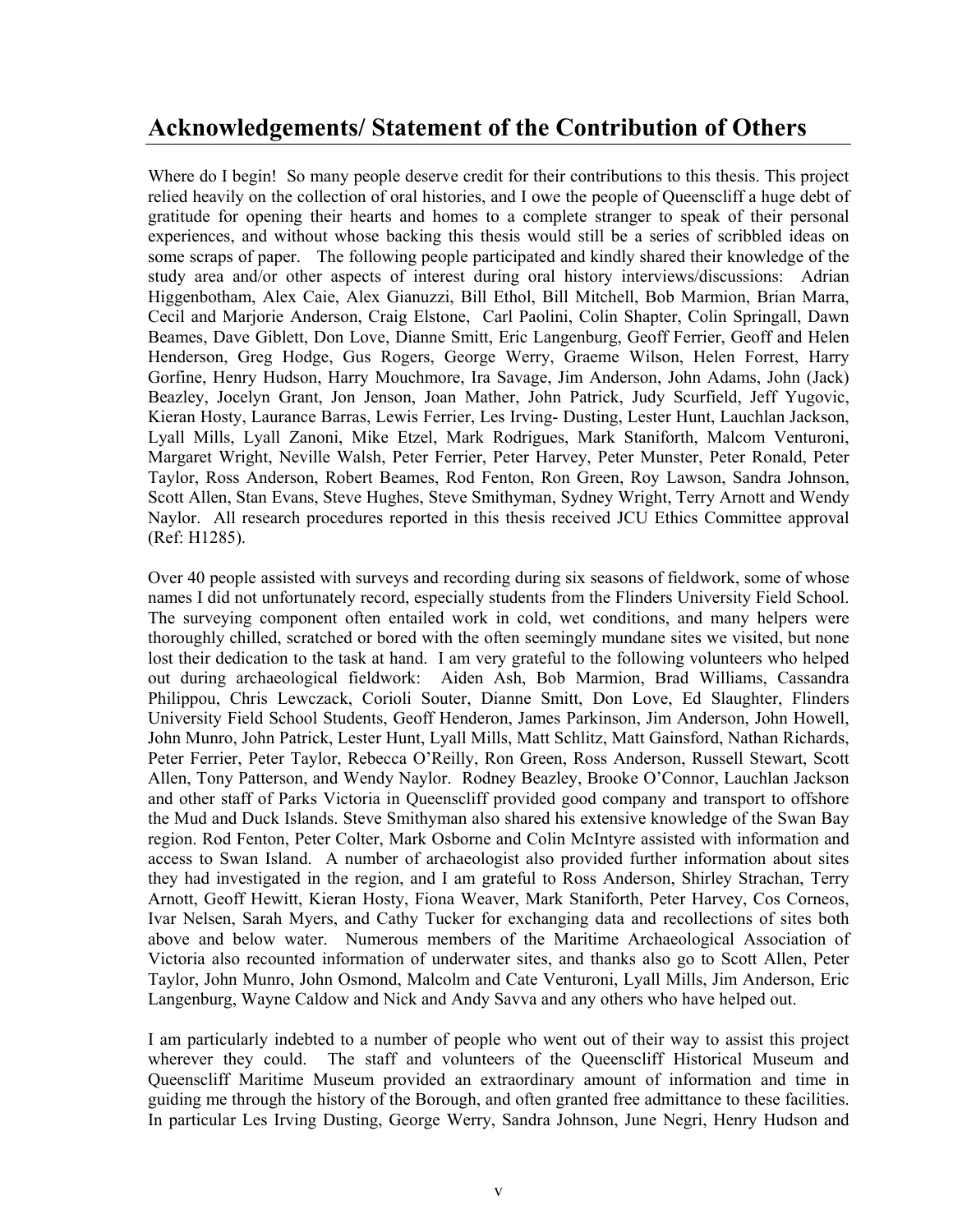Harry Mouchmore of the Maritime Museum were particularly helpful, as were Jocelyn Grant, Margaret Wright, Rae Hill, Brian Marra, Adrian Higgenbotham, Cec Anderson, Margaret Evans, Michael Farrow and countless other volunteers who have assisted me in research over the years, and discussed/suggested different possible avenues of investigation. I am also indebted to the staff and volunteers of the Geelong Heritage Centre, including Cheryl, Max and Dr Jennifer Lewis; Steve Hughs of the Fort Queenscliff Museum; and the staff/ volunteers of the Geelong Naval and Maritime Museum; and to Greg Wane (Queenscliff Herald) and Rodney Nicholson of (Seagems Gallery) for the use of historical photographs.

A great debt of gratitude is also owed to the staff of Heritage Victoria including: Andrew Jameison, Cassandra Philippou, Frances O'Neill, Jenny Climas, Jeremy Smith, Karen Olsen, Leah McKenzie, Liz Kilpatrick, Martin Zweep, Melissa Johnson, Patrick Miller, and Rebecca O'Reilly, who shared their accumulated knowledge of heritage sites of the area, organised access to information or provided direction for following data leads. Particular thanks go to Ross Anderson for his generous sharing of his intimate knowledge of shipwreck sites in the area and assisting with data requests, and to Shirley Strachan and Peter Harvey for their in kind assistance of field equipment, staff assistance during fieldwork, archival access/ photocopying and personal knowledge. Heritage Victoria also assisted the project by granting the author some time undertake some limited research in the study area during work hours. Mike Nash and the staff of National Parks and Wildlife Tasmania provided much appreciated and generous in kind assistance with photocopying and advice with background research of Bass Strait during the formative periods of this project.

Several other researchers provided access to their extensive research collections for which I am much indebted: Bob Leak, Bob Marmion, Don Love, Geoff Dougall, Ivar Nelsen, Jim Anderson, Jill Barnard, Henry Hudson, Judy Scurfield, Leonie Foster, Lauchlan Jackson, Malcolm and Cate Venturoni, Peter Ferrier, Peter Munster, Peter Ronald, Ralph McDonnell, Steve Smithyman and Terry Arnott. Further assistance with maritime, historical archaeological information was provided by Adam Wolfe, David Nutley, Jeff Yugovic, Mack McCarthy, Mike Etzal, Myra Stanbury, Richard Offen, Sally May and Tim Smith. John Hawker and Neville Walsh also assisted with plant identification for species discovered at the Mud Islands. Furthermore, Judy Scurfield of the State Library of Victoria was a mine of information regarding cartographic sources, and assisted extensively in facilitating access to that collection. I am particularly thankful for Peter Taylor's indefatigable assistance with archival shipwreck information (respectively), and his willingness to freely share his knowledge. Much appreciated Pete! I am also appreciative to the numerous researchers worldwide who have kindly provided me with copies of their maritime archaeological work, including Anthony Parker, Bill Boyd, Brian Williams, Christer Westerdahl, Colin Breen, Thijs Maarleveld, and Marek Jasinski.

A number of sources helped directly fund this project, and many significant aspects of the research could not have taken place without them. James Cook University provided a Doctoral APA scholarship which enabled the author to undertake the research, and provided further funding through the allocation of a Doctoral Merit Research Scholarship and a Doctoral Completion Scholarship. The PADI Aware (Australia) Foundation also provided financial contributions which helped fund one season of fieldwork. Lyall Mills of West Coast Diving, Geelong also sponsored the 2002 season of fieldwork through the provision of field/ boating/diving equipment that were worth several thousand dollars. Donna Sewell and Oona Nicolson of ERM Australia also kindly assisted with subsidising colour printing costs for production of the thesis.

I am appreciative to a number of people for GIS advice including Zoran Kosanovic, and the staff of the Department of Tropical Environmental Sciences and Geography at JCU; particularly Marji Puotinen, Jim Monaghan and Adella Edwards. Similarly, the staff of the Graduate Research School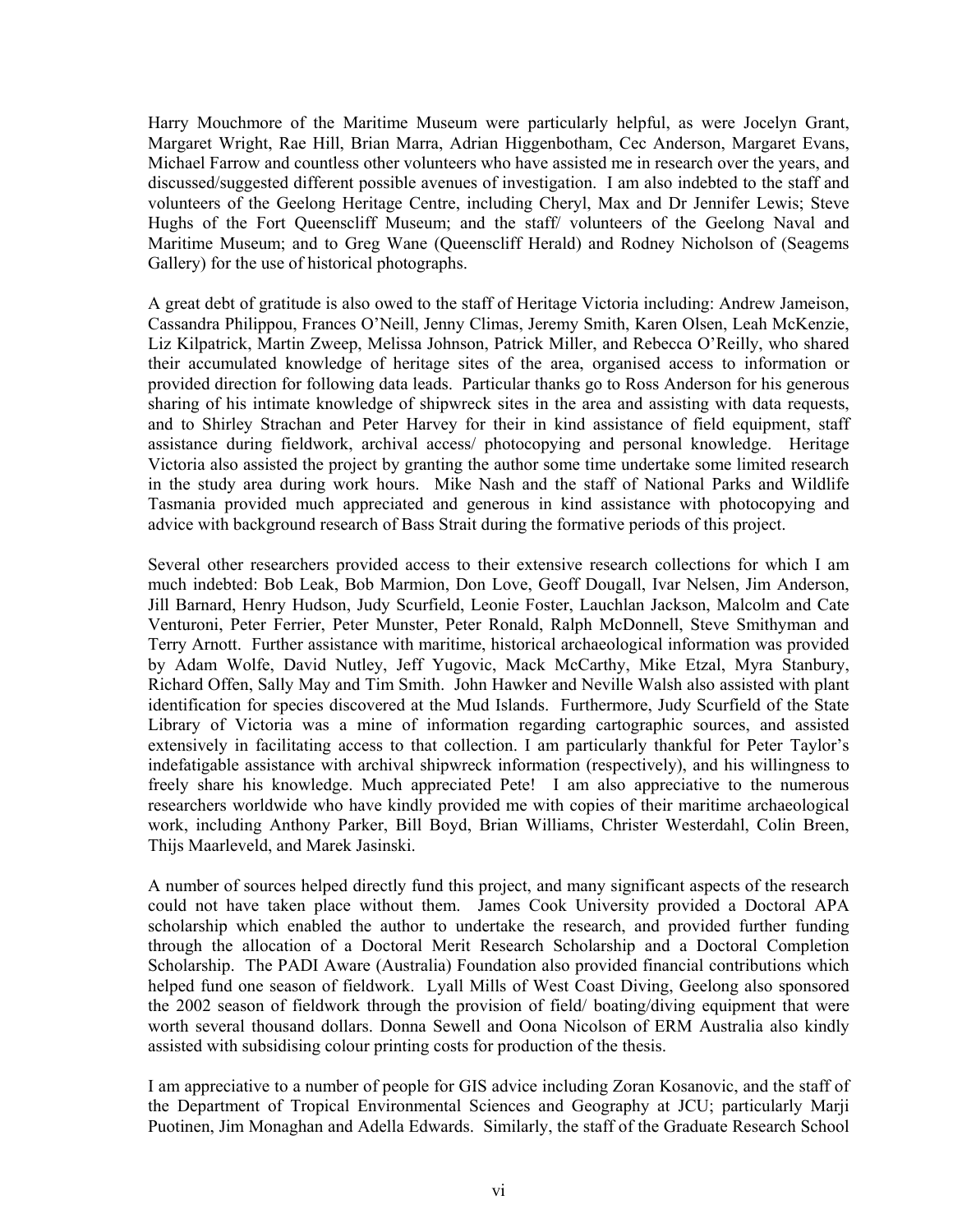have made this experience much easier with their assistance, and I am grateful to Barbara Pannach for happily and efficiently fielding all my enquiries and problems from afar, and thanks also go to the Archaeology's Department's Administrative Staff, including Walter Dixon, Louise Lennon and Audrey Logan for all their efforts. Thanks also to my fellow postgraduate students at James Cook University for providing sounding boards for new ideas, especially Ewen McPhee, Mick Morrison, John Edgar and Celmara Pocock.

A number of people took on the daunting task of revising chapters to check the content and grammar for which I am indebted. Bob Marmion, Don Love, Jocelyn Grant, John Patrick, Les Irving Dusting, and Peter Ferrier all provided comments on draft chapters, and particular thanks are owed to Lynley Wallace for undertaking the massive task of reviewing the final thesis draft.

Although everyone has added significantly to this project, a few people deserve special mention. This project would not have been possible without the generous assistance of Peter Ferrier and Don Love, both of whom spent lengthy periods of time outlining their intimate knowledge and personal research of the history and archaeology of the area. In particular, Peter facilitated many introductions to local informants, revealed previously unrecorded archaeological sites, and who (along with Don) demonstrated a love local Queenscliff history. Jocelyn Grant and Les Irving Dusting both went out of their way to provide access to the collections of their respective museums and own research, and to share their extensive knowledge of and ample enthusiasm for the Borough's heritage. John Patrick and Bob Marmion have formed the nucleus of a terrible trio who have shared a common interest in recording defence and maritime history, and between the three of us have approached Queenscliff history from highly different viewpoints that have meshed rather nicely. Lyall Mills and Jim Anderson assisted extensively with fieldwork and background knowledge of underwater sites, and have spent many hours as tour guides pointing out sites. I would particularly like to thank Lyall for the provision of thousands of dollars worth of in kind fieldwork assistance (boat, car, diving gear and accommodation) for this project, and for being the father figure who took me under his wing in my early years and taught me so much about diving, drinking and enjoying life. Thanks also to Tony Armstrong, for his kind provision of much needed local accommodation, and whose twisted sense of humour made fieldwork a much anticipated component of this study! Thanks also goes to all my friends who have helped me weather through this, including those not already mentioned above; Isobel Anderson, Brad and Margaret O'Farrell, Tony and Maria Eades, and Vicki Richards. To the many other people whose names I have forgotten (you all know how notorious I am at doing that), but whose faces and kind help are still fresh in my mind, I offer my profound thanks and apologies for not mentioning you here.

This dissertation would not have been possible without the help of my supervisors (and friends) Dr Martin Gibbs and Dr David Roe, whose assistance, guidance, good humour and patience have exceeded all my expectations. Both of you have guided me through often murky waters, and have been truly influential in both my professional and personal life, and the lives of countless other students who you have inspired with your professional standards, enthusiasm and commitment to archaeology and education. Thanks guys, I could not have done this without you! Particular thanks go to Martin, who continued on as my supervisor after leaving JCU, and without whose assistance, moral support and friendship this thesis would not have been completed. I owe you big time!

Finally, but by no means least, I would like to thank my family (Tracey, Emily and Liam) for their patience whilst I completed this thesis. I know it has been a very long road for you all! In particular, my children, Emily and Liam, have shown an understanding far beyond their years when graciously (but sometimes grudgingly) accepting yet another fatherless weekend while dad was tied to the keyboard or away on fieldwork. Thanks for giving me your love and the will to see this thing through. Now lets go and make up for all those lost play days – I'm all yours now!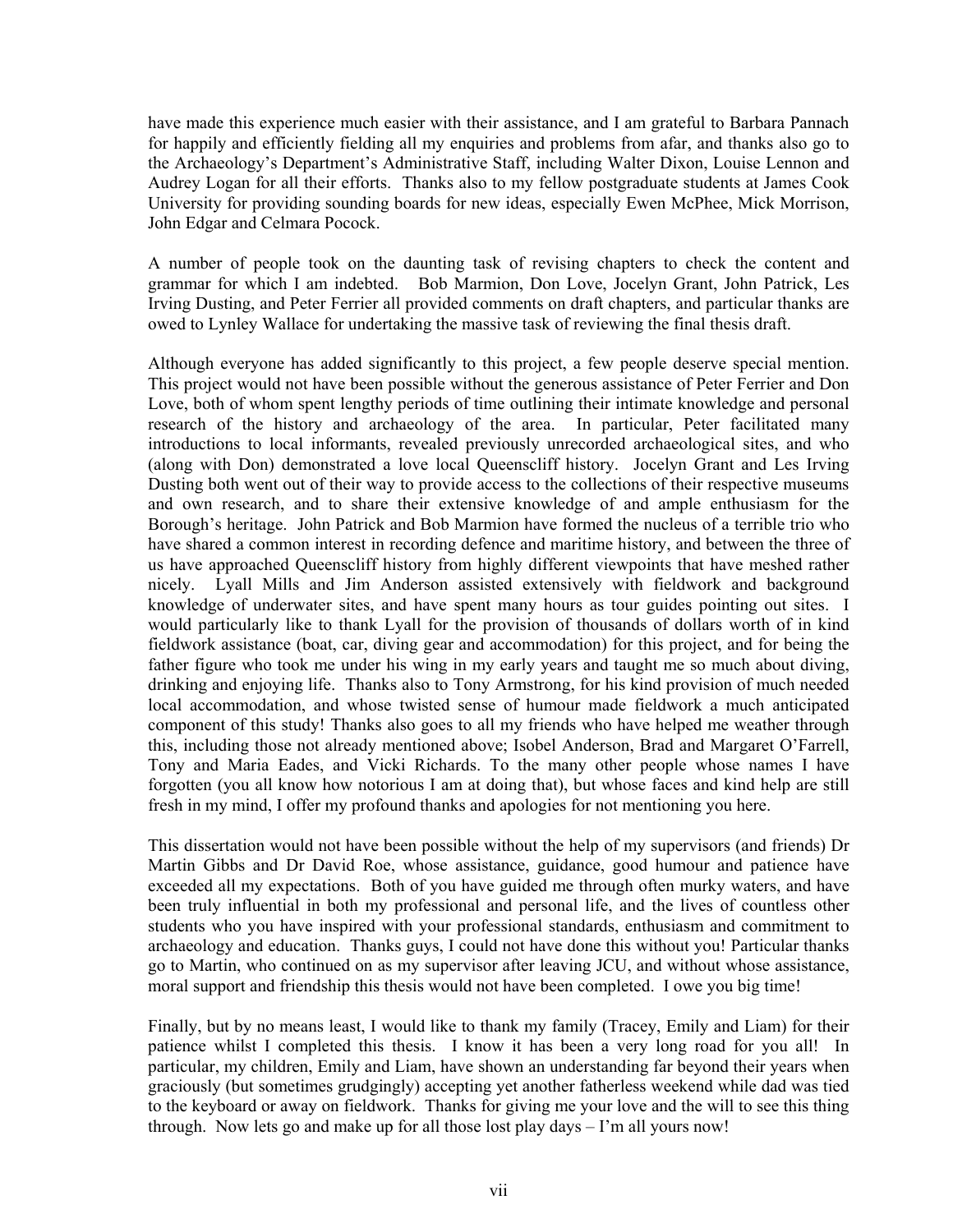### **Abstract**

This thesis develops a new methodological approach to the archaeology of Australian Colonial maritime landscapes and communities, based on a critical reading and evaluation of international advances in cultural landscape theory and research. It explores the full range of possible maritime sites situated both above and below the waterline, and characterizes the archaeological signatures of many previously unrecognized maritime and other non- shipwreck related sites associated with maritime societies. A key aspect of the thesis are the methods of collection, analysis and integration of archaeological, oral and documentary sources, and the complex interplay between the data sets.

The community of Queenscliff (Victoria, Australia), established in 1855, provides a case study by which to examine the problem of how to understand the archaeology of non-indigenous communities living and working across the land/sea divide. Three maritime themes of defence, fishing, and shipping mishaps are explored intensively to investigate the maritime utilization of the study area and the differing visibility of these activity types within the diverse data sets, especially the archaeological record. They also provide a backdrop for further consideration of the intricate web of relationships on land and sea that comprise a maritime community.

Observations of social and practical behaviors are linked to relict material cultural remains through the innovative use of GIS technology that facilitates thematic comparative analyses of multiple incongruent data sets and provides insights into overlapping landscapes. In particular, the availability of a surprising depth of previously unrecognized and unexplored traditional community knowledge facilitated striking ethno-archaeological observations that connected maritime culture with new types of archaeological sites. The dissertation establishes that understanding of each maritime landscape is made accessible only by using highly varied combinations of data sets.

This study clearly shows that in the Australian Colonial setting, non-indigenous maritime communities equally access both the terrestrial and nautical environments, and manipulate and experience their maritime surroundings in the same way as their terrestrial landscapes. The effects of social interaction between terrestrial and maritime groups are demonstrated to be strong contributing factors for landscape generation for all sectors of the community, where many crosscutting relationships formulate multiple overlapping landscapes and subsequent archaeological signatures. These complex and far-reaching social relationships highlight the complexity of studying maritime societies, and the strong interrelationship between land and sea areas. The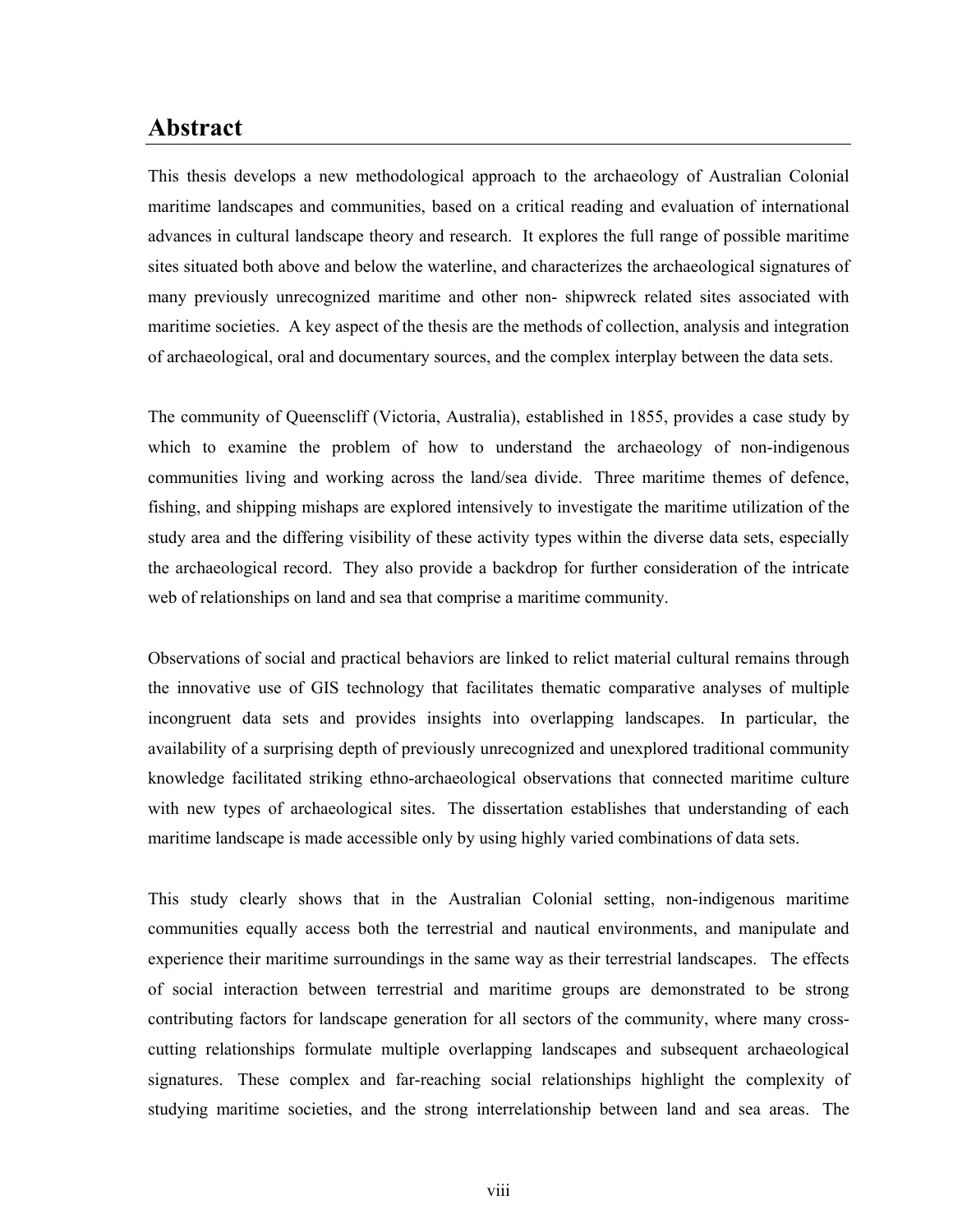cognitive driving mechanisms of several common types of maritime thematic landscapes in Colonial Australia are now better understood, as are their potential data sources and archaeological characterizations. Overall, the methodology was highly successful in accessing cultural meanings imbued in landscape, leading to a better understanding of the practices and social behaviours of maritime communities and providing challenging new research directions for Australian maritime archaeology.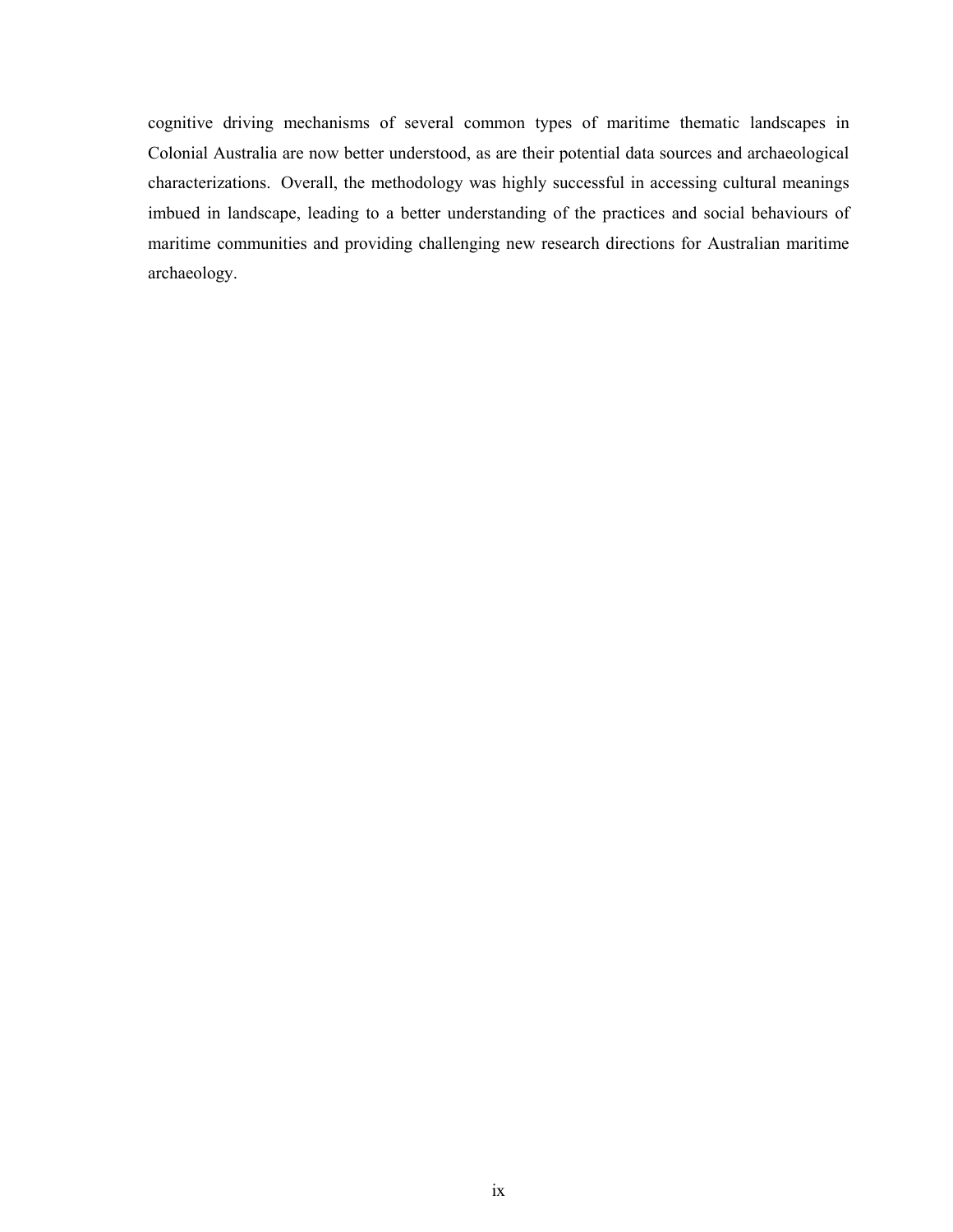# **Table of Contents**

| . |
|---|

### **Chapter** Page

### **VOLUME ONE**

| $\mathbf{1}$             |                                                                      | $\cdot$ 1      |
|--------------------------|----------------------------------------------------------------------|----------------|
| 1.1                      | <b>Background: The Maritime and Historical Archaeological Divide</b> | $\overline{2}$ |
| 1.2                      | <b>Aims of the Thesis</b>                                            | 3              |
| 1.3                      | <b>Structure of the Thesis</b>                                       | 3              |
| 1.4                      | <b>Limitations of the Study</b>                                      | 5              |
| 1.5                      | Conclusion                                                           | 6              |
| $\boldsymbol{2}$         | <b>CULTURAL LANDSCAPES STUDIES - AN OVERVIEW</b>                     | 7              |
| 2.1                      | Introduction                                                         | 7              |
| 2.2                      | What Constitutes a Cultural Landscape? - The Fundamentals            | 8              |
| $\boldsymbol{A}$         | Ambiguity of Landscape: Confusing the Terms                          | 10             |
| $\boldsymbol{B}$         | Developing a Consistent Methodological Approach                      | 12             |
| 2.3                      | <b>Landscape Approaches</b>                                          | 13             |
| $\boldsymbol{A}$         | Landscapes are Physical and Cognitive                                | 13             |
| $\boldsymbol{B}$         | What Landscape is Not - False Dichotomies                            | 13             |
| I                        | Cultural vs. Natural Landscapes                                      | 14             |
| II                       | Land vs. Sea Divide                                                  | 15             |
| $\ldots$ III             | Static vs. Dynamic/ Continuing Landscapes                            | 16             |
| IV                       | Singular vs. Multivalent Landscapes                                  | 17             |
| $\mathcal{C}_{0}^{0}$    | History Tied to the Land Through Oral History                        | 19             |
| D                        | <b>Other Landscape Components</b>                                    | 20             |
| I                        | Empty Space/ Landscapes of Exclusion                                 | 20             |
| $\ldots$ II              | Authority or Power Landscapes/ Landscapes of Resistance              | 22             |
| $\ldots\ldots\ldots$ III | <b>Technological Evolution</b>                                       | 23             |
| IV                       | Importance of Actions/ Events                                        | 23             |
| V                        | Routes                                                               | 24             |
| VI                       | Alternative Sensory Perceptions and Ancestral Knowledge              | 26             |
| VII                      | <b>Environmental Change</b>                                          | 27             |
| VIII                     | Social Hierarchy                                                     | 29             |
| IX                       | Gender                                                               | 30             |
| $\ldots \ldots$ X        | Transported Ideals and Landscapes                                    | 31             |
| XI                       | Ritual/Superstition/Symbolism                                        | 31             |
| XII                      | Memorials/Monuments                                                  | 34             |
| 2.4                      | <b>Discussion</b>                                                    | 35             |
| 3                        | <b>METHODOLOGICAL APPROACHES TO CULTURAL</b>                         | 38             |
|                          | <b>LANDSCAPES INVESTIGATIONS</b>                                     |                |
| 3.1                      | <b>Introduction</b>                                                  | 38             |

**3.2 Choosing the Study Area** 39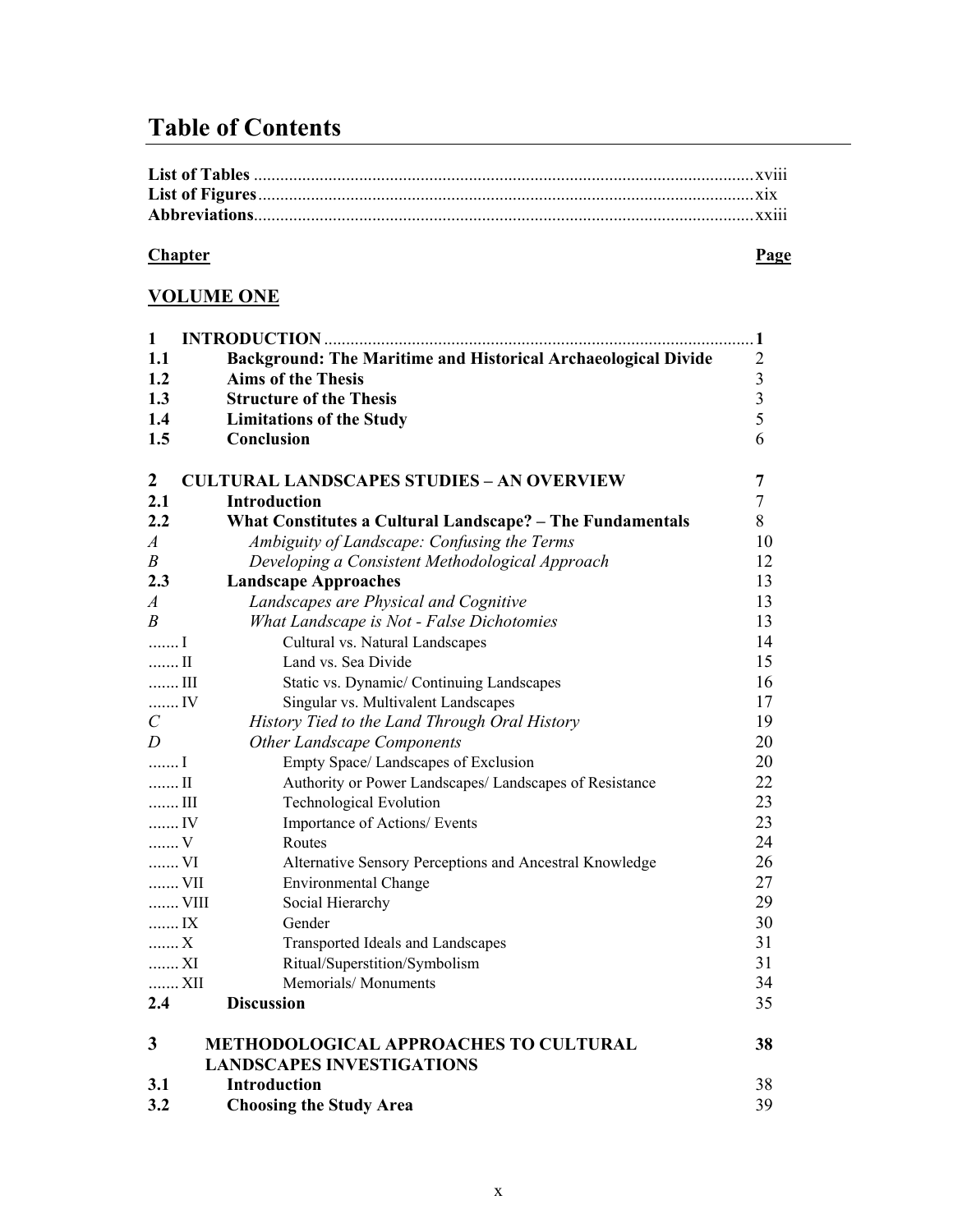| 3.3                     | Data Acquisitions - Types of Data Available for Cultural         | 42  |
|-------------------------|------------------------------------------------------------------|-----|
|                         | <b>Landscapes Studies</b>                                        |     |
| $\overline{A}$          | <b>Historic and Documentary Resources</b>                        | 42  |
| I                       | Documentary Records: General                                     | 42  |
| $\ldots$ II             | <b>Ethno-historical Accounts</b>                                 | 45  |
| $\ldots$ . III          | Cartographic Resources                                           | 47  |
| $\boldsymbol{B}$        | Anthropological Data                                             | 49  |
| I                       | General                                                          | 49  |
| $\ldots$ II             | Folklore/Oral Histories                                          | 50  |
| $\ldots$ III            | Toponymy                                                         | 56  |
| $\mathcal{C}_{0}^{(n)}$ | Archaeological Data                                              | 57  |
| I                       | Consideration of the Range of Potential Maritime Sites           | 57  |
| $\ldots \ldots$ II      | Archaeological Inspection, Survey and Documentation Strategies   | 63  |
| D                       | Environmental Data                                               | 65  |
| 3.4                     | <b>Methodological Approaches: Data Manipulation</b>              | 66  |
| $\boldsymbol{A}$        | <b>Thematic Maritime Studies</b>                                 | 66  |
| B                       | Ethno-archaeological Approaches                                  | 67  |
| I                       | Potential Types of Behaviours and Archaeological Sites From      | 69  |
|                         | Analogous Cultures/ Maritime Themes Elsewhere                    |     |
| $\mathcal{C}_{0}^{0}$   | Comparison of Disparate Data Sources: GIS as a Data Manipulation | 69  |
|                         | <b>Tool</b>                                                      |     |
| $\mathbf I$<br>$\cdots$ | Overview                                                         | 70  |
| $\rm{II}$<br>.          | Local Methodological Applications of GIS                         | 71  |
| 3.5                     | <b>Discussion</b>                                                | 76  |
|                         |                                                                  |     |
| $\overline{\mathbf{4}}$ | <b>QUEENSCLIFFE AS A STUDY AREA</b>                              | 78  |
| 4.1                     | <b>Introduction</b>                                              | 78  |
| 4.2                     | <b>Physical Cultural Landscapes: Environmental History</b>       | 79  |
|                         |                                                                  | 79  |
| $\overline{A}$          | Geomorphology                                                    | 82  |
| B<br>4.3                | Tidal Influences, Currents and Effects on Mariners               |     |
| 4.4                     | <b>New Landscapes: European Exploration and Mapping</b>          | 83  |
|                         | <b>Genesis of an Early Maritime Centre</b>                       | 85  |
| $\boldsymbol{A}$        | Development of Government Maritime Services and Town Foundation  | 85  |
| $\boldsymbol{B}$        | <b>Extractive Industries</b>                                     | 90  |
| $\mathcal{C}_{0}^{0}$   | <b>Transport Networks</b>                                        | 92  |
| 4.5                     | <b>Analysis: Choosing Suitable Landscape Themes</b>              | 93  |
| 4.6                     | <b>Discussion</b>                                                | 95  |
|                         |                                                                  |     |
| 5                       | DEFENCE LANDSCAPES OF PORT PHILLIP                               | 97  |
| 5.1                     | <b>Introduction</b>                                              | 97  |
| 5.2                     | <b>History of Defence of the Victorian Colony</b>                | 98  |
| $\boldsymbol{A}$        | Early Defence Considerations and Overview                        | 98  |
| $\boldsymbol{B}$        | Ordinance, Military Technology and the Spatial Distribution      | 101 |
|                         | of Batteries                                                     |     |
| $\mathcal{C}_{0}^{0}$   | <b>Post Federation</b>                                           | 110 |
| D                       | Forces Structure: Summary of Military Units                      | 115 |
| 5.3                     | The Archaeology of Defence Landscapes                            | 117 |
| $\boldsymbol{A}$        | Forts, Batteries and Associated Infrastructure                   | 117 |
| $\boldsymbol{B}$        | Firing Ranges, Gas Check Plates and Ammunition Dumps             | 120 |
| $\mathcal{C}_{0}^{0}$   | Mines and Minefields                                             | 122 |
| D                       | Innovative and Exploratory Technology                            | 123 |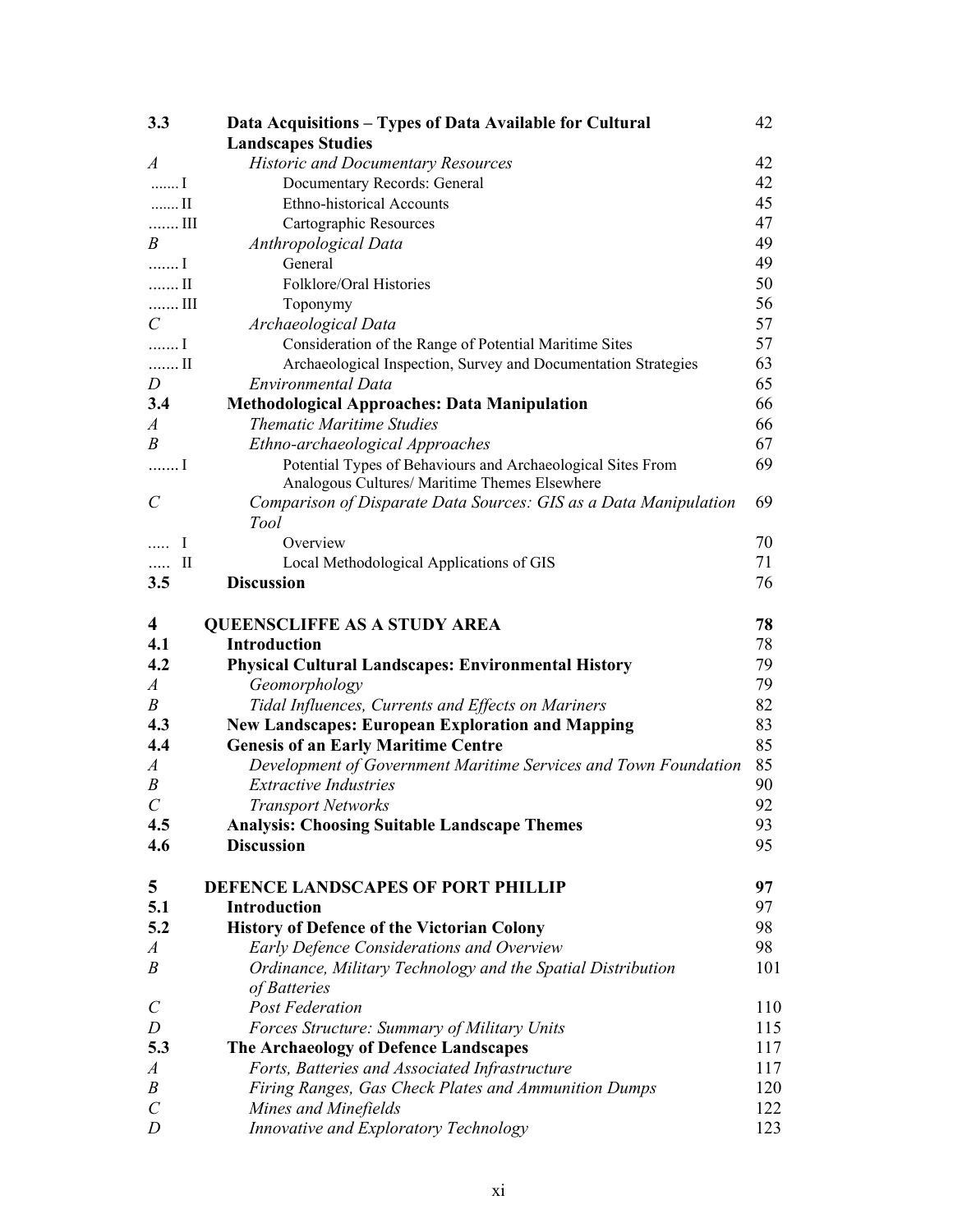| E                           | Shipwrecks and Deliberate Vessel Discard/Re-use                 | 124 |
|-----------------------------|-----------------------------------------------------------------|-----|
| $\boldsymbol{F}$            | Piers                                                           | 124 |
| $\sqrt{G}$                  | Naval Anchorages                                                | 125 |
| H                           | Military Recycling and Discard Practices                        | 125 |
| I                           | Recycling                                                       | 125 |
| $\ldots \ldots$ II          | Dumping                                                         | 127 |
| $\overline{I}$              | Social Military Landscapes                                      | 127 |
| $\ldots \ldots \ldots$      | <b>Bottle Scatters</b>                                          | 127 |
| $\ldots \ldots \ldots$ II   | Memorials                                                       | 129 |
| 5.4                         | <b>Cognitive Landscapes</b>                                     | 132 |
| $\boldsymbol{A}$            | Technological Advancement and Reactive Behaviour as a           | 132 |
|                             | Military Landscape Determinant                                  |     |
| B                           | Frontier Defence Landscapes and War Strategies                  | 137 |
| $\mathcal{C}_{0}^{0}$       | Episodic War Scares and Changing Attitudes to War               | 139 |
| 5.5                         | <b>Discussion</b>                                               | 145 |
| 6                           | <b>FISHING COMMUNITY LANDSCAPES</b>                             | 148 |
| 6.1                         | Introduction                                                    | 148 |
| 6.2                         | <b>Historical Overview of The Queenscliffe Fishing Industry</b> | 149 |
| 6.3                         | <b>Fishing Environments and Types of Fishing</b>                | 151 |
| $\boldsymbol{A}$            | Net Fishing                                                     | 151 |
| B                           | Line Fishing                                                    | 154 |
| $1, \ldots, 1$              | Barracouta (couta)                                              | 154 |
| $ \Pi$                      | Snapper                                                         | 156 |
| $\mathcal{C}_{0}^{(n)}$     | Crayfish                                                        | 159 |
| D                           | <b>Other Economic Catches</b>                                   | 160 |
| $E\,$                       | Bait                                                            | 161 |
| 6.4                         | <b>Migratory Fishing Landscapes/ Extent of Fishing Pursuits</b> | 161 |
| 6.5                         | <b>Tangible Traditional Knowledge</b>                           | 162 |
| $\boldsymbol{A}$            | Daily Indicators of Resource Availability                       | 162 |
| B                           | Knowledge of Migratory Fish Species                             | 164 |
| I                           | Seasonal Indicators of Migratory Fish Species                   | 164 |
| $$ II                       | Geographical Knowledge of Fish Species Habitats                 | 165 |
| $\ldots$ III                | Recognition of Ecological Change                                | 166 |
| $\mathcal{C}_{\mathcal{C}}$ | <b>Other Ancillary Resources</b>                                | 169 |
| D                           | Alternative Food and Other Resources                            | 170 |
| 6.6                         | <b>Supplementation of Fishing Income</b>                        | 172 |
| 6.7                         | <b>Intangible Traditional Knowledge</b>                         | 173 |
| $\boldsymbol{A}$            | <b>Weather Forecasting and Topography</b>                       | 173 |
| $\boldsymbol{B}$            | Folklore, Superstition, Luck and Religion                       | 174 |
| 6.8                         | <b>Fishing Community Landscapes</b>                             | 178 |
| $\boldsymbol{A}$            | Fishermen's Flat                                                | 178 |
| B                           | The Fishermen's Pier                                            | 178 |
| $\mathcal{C}_{0}^{0}$       | Fish Marketing Companies, Associations and Local                | 180 |
|                             | <b>Transport Networks</b>                                       |     |
| D                           | Changing Fishermen's Landscapes                                 | 181 |
| I                           | Fishermen's Anchorages and Moorings                             | 181 |
| $\ldots$ II                 | <b>Boatbuilding Landscapes</b>                                  | 184 |
| $\ldots$ III                | <b>Boat Maintenance</b>                                         | 185 |
| IV                          | Military Sites as Resources for Boatbuilding Materials          | 186 |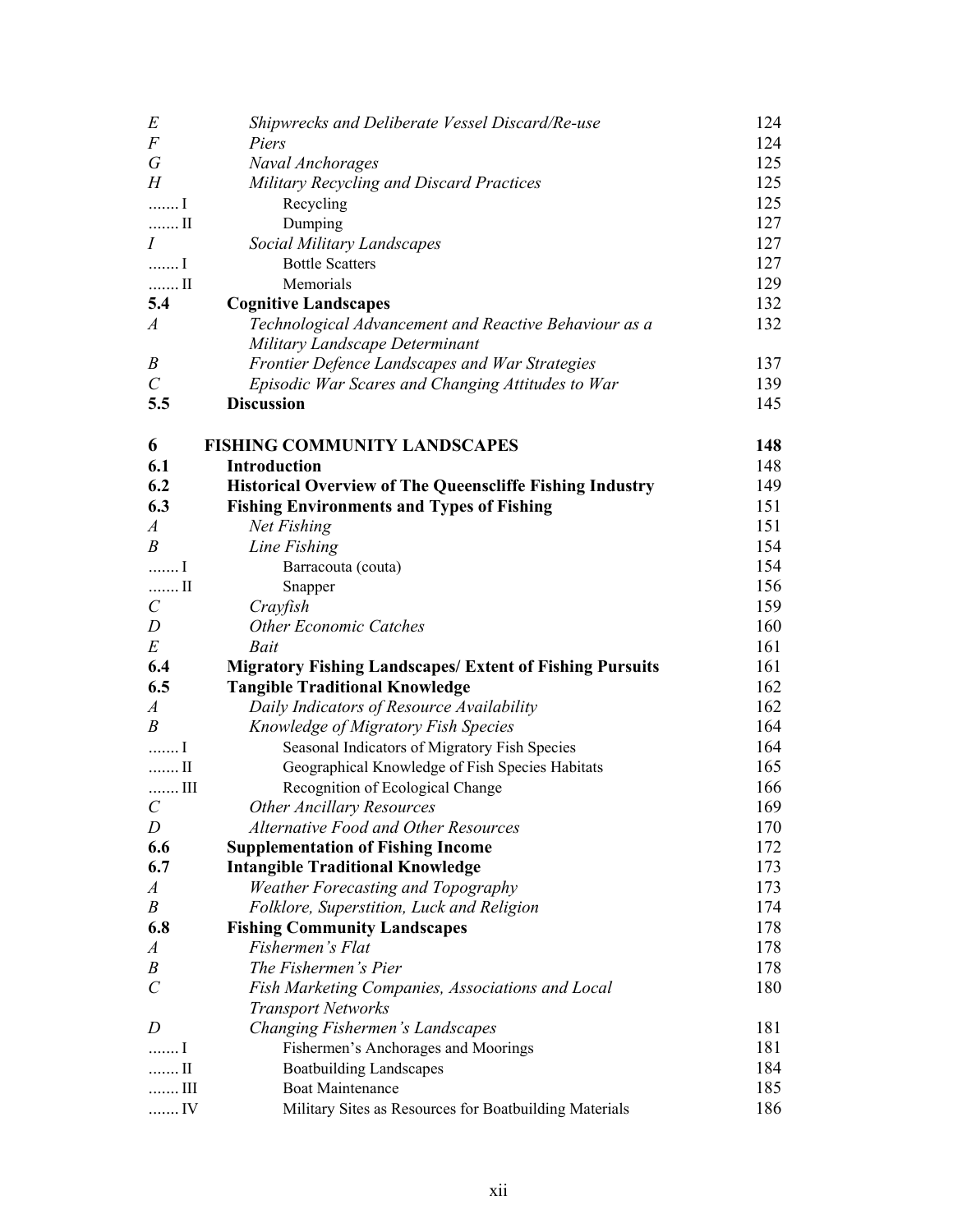| 6.9                       | The Archaeology of Fishing Landscape                                         | 187 |
|---------------------------|------------------------------------------------------------------------------|-----|
| $\boldsymbol{A}$          | Piers and Associated Amenities                                               | 187 |
| $\boldsymbol{B}$          | <b>Fishing Boat Anchorages</b>                                               | 190 |
| $\mathcal{C}_{0}^{0}$     | Fish Species Differentiation of Economic Catches                             | 193 |
| D                         | Housing                                                                      | 194 |
| E                         | <b>Other Signatures</b>                                                      | 197 |
| 6.10                      | <b>Cognitive Landscapes</b>                                                  | 200 |
| $\boldsymbol{A}$          | <b>Gendered Fishing Community Landscapes</b>                                 | 200 |
| I                         | Fisher Men's Landscapes                                                      | 200 |
| $\ldots \ldots \Pi$       | Fisher Women's Landscapes                                                    | 206 |
|                           | Fisher Children's Landscapes                                                 | 209 |
| 6.11                      | <b>Discussion</b>                                                            | 210 |
|                           |                                                                              |     |
| 7                         | <b>SHIPWRECKS STRANDING AND SMUGGLING LANDSCAPES</b>                         | 213 |
| 7.1                       | <b>Introduction</b>                                                          | 213 |
| 7.2                       | <b>Shipping Mishaps at Port Phillip Heads</b>                                | 215 |
| 7.3                       | <b>Shipping Disasters as Event and Places in Maritime Communities</b>        | 216 |
| $\boldsymbol{A}$          | Shipwrecks and Strandings as Events                                          | 218 |
| I                         | Stranding Events and reactions (Impact Stage)                                | 218 |
| $$ II                     | Unofficial Stranding Areas to Prevent Vessels Becoming                       | 219 |
|                           | Total Wrecks (Recoil Stage)                                                  |     |
| $\ldots$ III              | Altruistic Responses to Shipping Mishap Crises                               | 221 |
|                           | (Rescue/ Responsive Stage)                                                   |     |
| IV                        | <b>Exploitation Responses to Shipping Crises</b>                             | 233 |
| $V$                       | Ancillary Industries                                                         | 237 |
| B                         | Shipwrecks and Strandings as Places of Opportunity                           | 238 |
| I                         | Setting the Scene: Smuggling, Looting and the Establishment                  | 238 |
|                           | of Customs Services                                                          |     |
| $\ldots$ II               | Opportunistic Salvage (Looting)/ Profiteering Directly From                  | 240 |
|                           | <b>Shipping Mishaps</b>                                                      |     |
| $\ldots$ III              | Looting Behaviour: Camouflaging or Caching the Evidence                      | 244 |
| IV                        | Flotsam Wreckage Traps/Beachcombing                                          | 247 |
| $V$                       | Organised and Official Salvage                                               | 249 |
| VI                        | Jetsam Traps and Beachcombing                                                | 252 |
| $\mathcal{C}_{0}^{(n)}$   | Shipwrecks as Other Types of Places                                          | 254 |
| I                         | Shipwrecks as Tourist Attractions                                            | 254 |
| $\ldots \ldots \Pi$       | Shipwrecks as Recreational Playgrounds                                       | 256 |
| $\ldots$ III              | Modern Looting of Wrecks                                                     | 256 |
| IV                        | Shipwrecks as Navigational Markers and Fishing Resources                     | 257 |
| $\ldots \ldots \n\cdot V$ | Adaptive Re-use of Hulks and Wrecks                                          | 257 |
| VI                        | Shipwrecks Used in Advertising Campaigns                                     | 258 |
| 7.4                       | The Archaeology of Shipping Mishap Landscapes                                | 259 |
| $\boldsymbol{A}$          | <b>Shipwreck Management Landscapes</b>                                       | 259 |
| I                         | Archaeological Signatures of Stranding Sites                                 | 259 |
| $\ldots \ldots$ II        | Archaeological Signatures of the Lifeboat Service                            | 262 |
| $\ldots$ III              | Archaeological Signatures of Shipwreck Victims                               | 264 |
| B                         | <b>Shipwreck Exploitation Landscapes</b>                                     | 267 |
| 1, 2, 3, 4                | <b>Official Salving</b>                                                      | 267 |
| $\ldots$ II               | Archaeological Signatures of Shipwreck Looting/ Caching<br>and Flotsam Traps | 268 |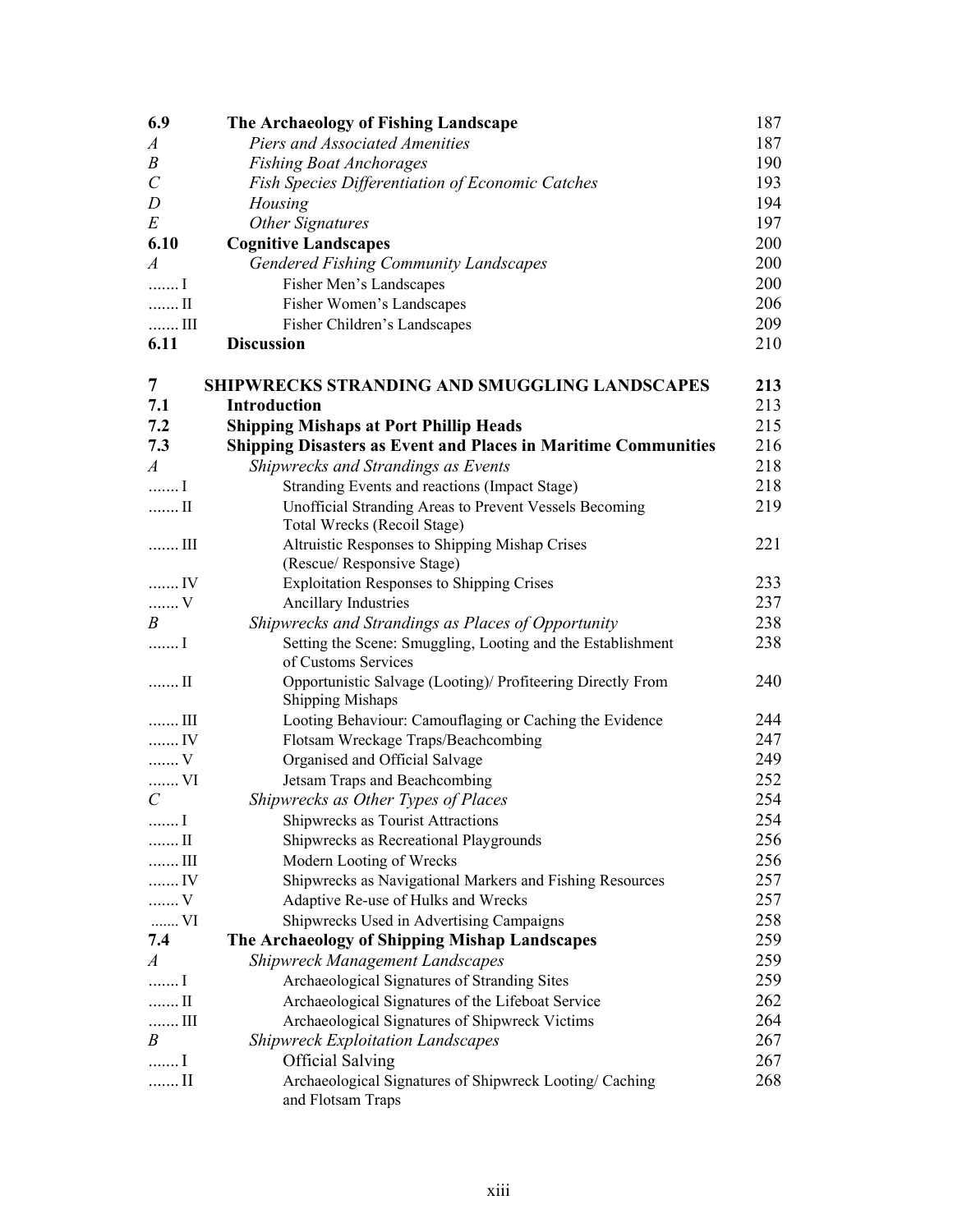| $\mathcal{C}_{0}^{(n)}$      | Did Deliberate Wrecking Take Place Around Queenscliffe<br>and Port Phillip?                                 | 270        |
|------------------------------|-------------------------------------------------------------------------------------------------------------|------------|
| I                            | Possible Archaeological Signatures of Deliberate Wrecking<br>Behaviour/Threats                              | 270        |
| $\ldots$ II                  | Evidence of Potential Wrecking Behaviour: Local Historical Accounts                                         | 273        |
| $\ldots$ III                 | Immigration and the Potential Importation of Deliberate Wrecking                                            | 272        |
|                              | Practices During the Victoria Gold Rush Era                                                                 |            |
| IV                           | Raised Doorways = Heightened Paranoia                                                                       | 274        |
| 7.5                          | <b>Traditional Practice/ Transported Landscapes Associated With</b>                                         | 275        |
|                              | <b>Shipping Mishaps</b>                                                                                     |            |
| $\boldsymbol{A}$             | International Shipwrecks Assistance and Exploitation Practices                                              | 275        |
| $\boldsymbol{B}$             | Shipwreck Exploitation and Looting as Local Traditional Practice                                            | 277        |
| 7.6                          | <b>Shipwrecks and Strandings as a Social Phenomena</b>                                                      | 278        |
| 7.7                          | <b>Discussion</b>                                                                                           | 281        |
| 8                            | <b>CROSSED PATHS: LANDSCAPES OF INTERACTION</b>                                                             | 283        |
| 8.1                          | <b>Introduction</b>                                                                                         | 283        |
| 8.2                          | <b>Queenscliff as a Maritime Island Community</b>                                                           | 285        |
| 8.3                          | <b>Contested Space</b>                                                                                      | 287        |
| A<br>B                       | Military Landscape of Occupation and Exclusion<br>Social Hierarchy Systems and Class Consciousness          | 287<br>289 |
| 8.4                          |                                                                                                             | 291        |
| A                            | <b>Internal Relationships Within the Local Community</b><br>Social Relations Between the Army and Fishermen | 291        |
| B                            | Social Relations Between the Pilots and Fishermen                                                           | 296        |
|                              | /General Community                                                                                          |            |
| $\mathcal{C}_{0}^{(n)}$      | Social Relations Between Fishermen and Merchants/Farmers                                                    | 297        |
| $\boldsymbol{D}$             | Social Relations Between Lightkeepers, Pilots and Fishermen                                                 | 298        |
| $E\,$                        | Multiculturalism: Chinese and Other Ethnic Groups in the Community                                          | 299        |
| $\cal F$                     | Social Relations Based on Religion                                                                          | 301        |
| 8.5                          | <b>External Relationships</b>                                                                               | 301        |
| A                            | Social Relations Between Residents and Tourists                                                             | 302        |
| $\boldsymbol{B}$             | Social Ties to Pt Lonsdale and Other Districts                                                              | 303        |
| 8.6                          | <b>Landscapes of Resistance</b>                                                                             | 304        |
| $\boldsymbol{A}$             | Alternative Local Social Hierarchy Based on Ancestral Ties                                                  | 304        |
| B                            | Two Faces of the Fishing Community                                                                          | 307        |
| I                            | External United Front: Egalitarianism and Fishing Community Identity                                        | 307        |
| $\ldots$ II                  | Internal: Brotherhood or Factional Community?                                                               | 310        |
| 8.7                          | Archaeological, Physical and Cognitive Indicators of Communal and                                           | 311        |
|                              | <b>Territorial Landscapes</b>                                                                               |            |
| $\boldsymbol{A}$             | Differential Territorial Landscapes                                                                         | 311        |
| Β                            | <b>Social Space Division</b>                                                                                | 318        |
| $\mathcal{C}_{0}^{0}$        | Power Landscapes: Empty Space as an Authoritative Cultural                                                  | 318        |
|                              | Commodity                                                                                                   |            |
| D                            | Landscapes of Resistance: Physical Expressions                                                              | 321        |
| E                            | The Wreck Bell: Relict Evidence of Lifeboat Service Relationships                                           | 324        |
| $\boldsymbol{F}$             | Geomorphological/Environmental Evidence of Coastal Community                                                | 325        |
|                              | Landscapes                                                                                                  |            |
| 8.8                          | <b>Overlapping and/or Multivalent Landscapes</b>                                                            | 330        |
| $\boldsymbol{A}$             | Terrestrial Landscape Areas                                                                                 | 330        |
| B<br>$\mathcal{C}_{0}^{(n)}$ | Marine Landscape Areas                                                                                      | 333        |
|                              | Perceptions of The Rip                                                                                      | 334        |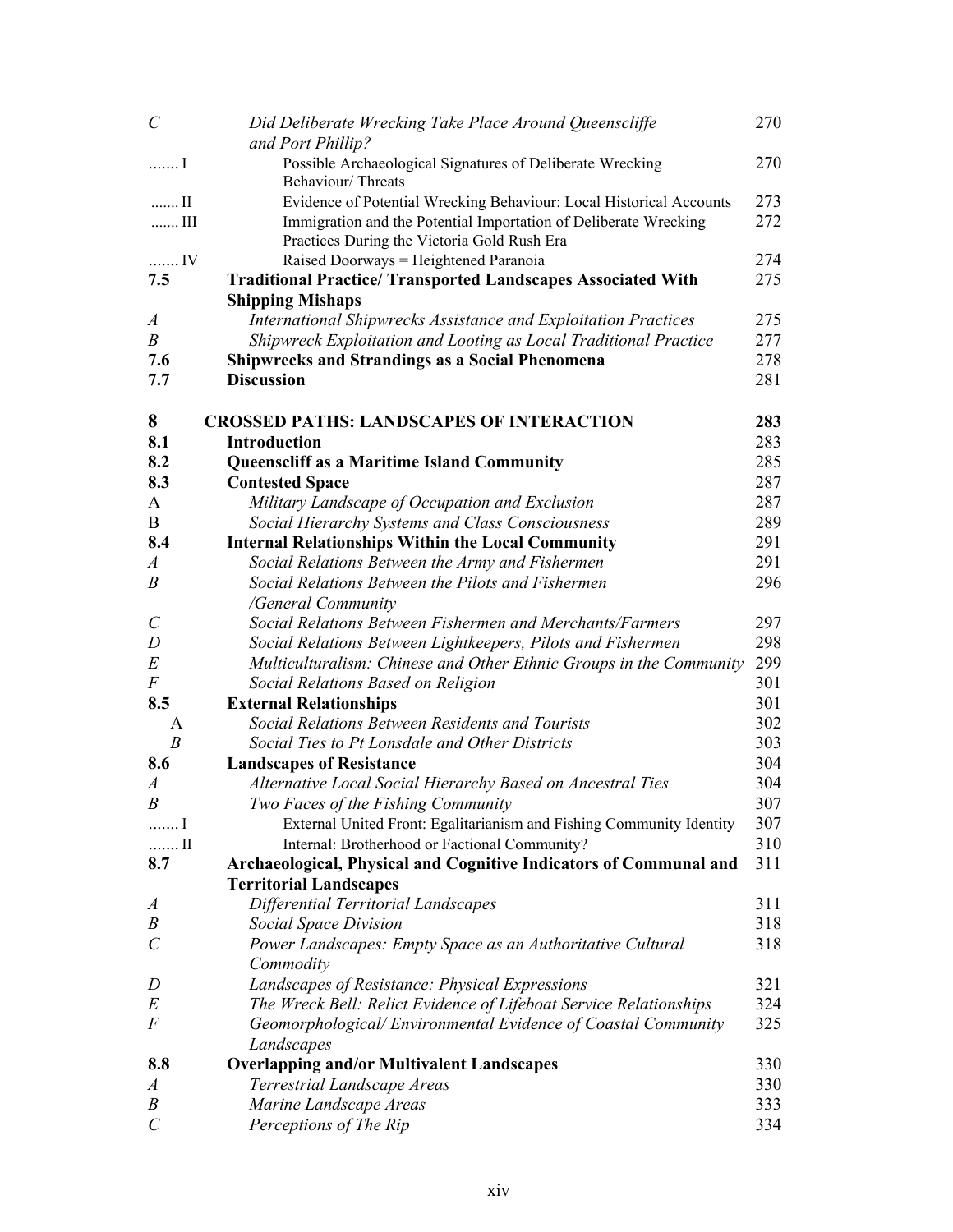| 1                     | <b>Local Community Perceptions</b>                                                                              | 334          |
|-----------------------|-----------------------------------------------------------------------------------------------------------------|--------------|
| $\ldots$ II           | <b>External Perceptions</b>                                                                                     | 335          |
| $\ldots$ III          | The Rip as a Transition Point: Gradual Shedding of Responsibility<br>and Imposition of Authoritative Landscapes | 336          |
| D                     | Cross Cutting Ties and Nested Landscapes: Queenscliffe as an<br><b>Interwoven Community</b>                     | 338          |
| 8.9                   | <b>Discussion and Implications</b>                                                                              | 340          |
| 9                     | <b>CULTURAL LANDSCAPES INVESTIGATION: DISCUSSION AND</b>                                                        | 344          |
|                       | <b>ANALYSIS OF THE APPROACH</b>                                                                                 |              |
| 9.1                   | <b>Introduction</b>                                                                                             | 344          |
| 9.2                   | <b>Analysis of the Methodology</b>                                                                              | 345          |
| $\boldsymbol{A}$      | <b>Essential Principle Components of Landscape</b>                                                              | 345          |
| $\boldsymbol{B}$      | Advantages of Using Themes/ Data Sources                                                                        | 348          |
| $\mathcal{C}_{0}^{0}$ | Differences in Structuring Agents/ Data Sources for Each Theme                                                  | 350          |
| $\boldsymbol{D}$<br>E | Complexity of Landscape                                                                                         | 351<br>353   |
| 1                     | Problems Experienced With This Approach<br>Oral Histories                                                       | 353          |
| $\ldots$ II           |                                                                                                                 | 354          |
| $\ldots$ III          | Recognition of Bias In Oral Histories<br>Cultural Landscape Diversity: Adequate Range of Themes                 | 355          |
| $$ IV                 | Ethnicity and Gender                                                                                            | 356          |
| $\ldots \ldots$ V     | Group Oral History Discussions                                                                                  | 357          |
| VI                    | Presentation of Interpreted Data: Narrative/Chronological                                                       | 357          |
|                       | /Network Approaches                                                                                             |              |
| $\boldsymbol{F}$      | GIS as a Data Analysis Tool                                                                                     | 360          |
| 9.3                   | <b>Analytical and Theoretical Innovations</b>                                                                   | 361          |
| $\overline{A}$        | <b>Potential Research Directions</b>                                                                            | 361          |
| I                     | Oral Histories as a Significant Data Source for Ethno-archaeological<br>Analysis                                | 361          |
| $\ldots$ II           | Ethno-archaeological Approaches for Characterising New Types of<br>Archaeological Sites/ Cultural Behaviour     | 362          |
| 10                    | <b>CONCLUSION</b>                                                                                               | 364          |
|                       | <b>GLOSSARY</b>                                                                                                 | 367          |
|                       | <b>BIBLIOGRAPHY</b>                                                                                             | 375          |
|                       | <b>VOLUME TWO</b>                                                                                               |              |
| A                     | <b>APPENDIX A: DATA SOURCES AND MANIPULATION</b>                                                                | App. A       |
| $A-1$                 | Sources Consulted for the Study Area                                                                            | App. $A-1:1$ |

| $A - I$ | Sources Consulted for the study Area                            | $A$ pp. $A$ -1.1 |
|---------|-----------------------------------------------------------------|------------------|
| $A-2$   | Sample of General Questions For Informants                      | App. $A-2:1$     |
| $A-3$   | Table of Informants Backgrounds                                 | App. $A-3:1$     |
| $A-4$   | Overview of Maritime Archaeological Infrastructure Site Studies | App. $A-4:1$     |
| $A-5$   | Potential Types of Maritime Archaeological Site Types           | App. $A-5:1$     |
| $A-6$   | Project Participants Memorandum of Understanding                | App. $A-6:1$     |
| $A-7$   | Submerged Sites Inspected During Fieldwork                      | App. $A-7:1$     |
| $A-8$ : | Explanation of the GIS Geo-referencing Process and Database     | App. $A-8:1$     |
|         | Structure Table                                                 |                  |
|         |                                                                 |                  |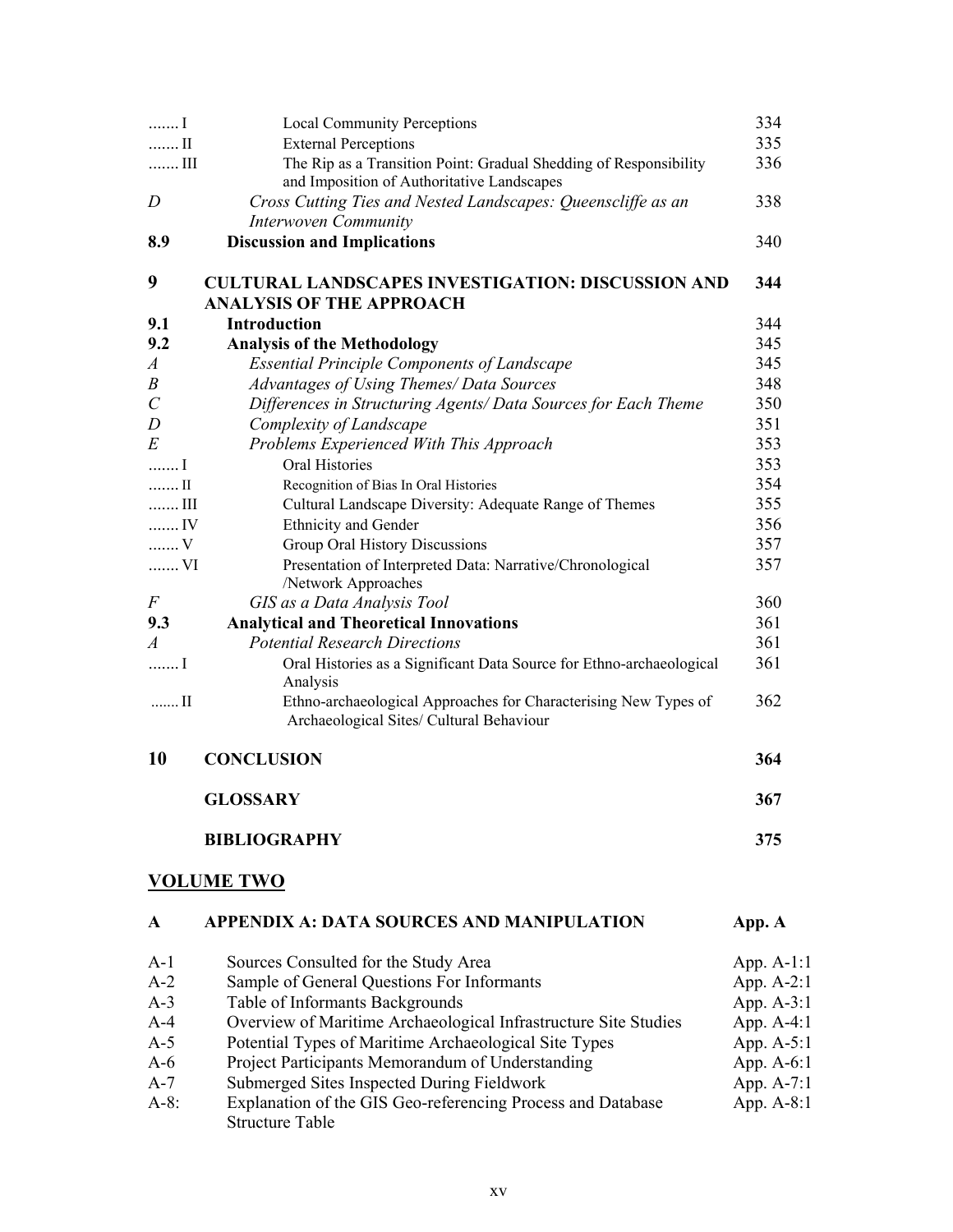| $\bf{B}$    | <b>APPENDIX B: SELECTED HISTORICAL DATA</b>                                                                         | App. B        |
|-------------|---------------------------------------------------------------------------------------------------------------------|---------------|
| $B-1$       | Abbreviated History and Significant Sites of Swan Island                                                            | App. B-1:1    |
| $B-2$       | <b>Extractive Industries</b>                                                                                        | App. B-2:1    |
| $B-3$       | Queenscliff and Swan Bay Piers                                                                                      | App. B-3:1    |
| $B-4$       | Submerged Causeway Networks of Swan Bay                                                                             | App. B-4:1    |
| $\mathbf C$ | APPENDIX C: SELECTED DEFENCE LANDSCAPE DATA                                                                         | App. C        |
| $C-1$       | Defence Chronology Table For Port Phillip                                                                           | App. $C-1:1$  |
| $C-2$       | Expanded Defence History of Port Phillip Bay                                                                        | App. C-2:1    |
| $C-3$       | Significant Vessels in the Victorian and the (Post Federation)<br>Victorian Based Australian Navy                   | App. C-3:1    |
| $C-4$       | Rifle Ranges of Queenscliff and Swan Island                                                                         | App. $C-4:1$  |
| $C-5$       | Military Units and Volunteer Corps Organisation                                                                     | App. C-5:1    |
| $C-6$       | Archaeological Signatures of Defence Landscapes                                                                     | App. C-6:1    |
| $C-7$       | Potential and Actual Archaeological Signatures of Defence<br>Landscapes                                             | App. C-7:1    |
| $C-8$       | Table of Installation and Decommission Dates of Forts in<br>Port Phillip Bay                                        | App. C-8:1    |
| $C-9$       | Chronological Comparison of War Scares and Technological<br>Advancement on the Development of Port Phillip Defences | App. C-9:1    |
| D           | APPENDIX D: SELECTED TOURISM LANDSCAPE DATA                                                                         | App. D        |
| $D-1$       | Tourism Landscapes                                                                                                  | App. $D-1:1$  |
| $D-2$       | <b>Bay Steamer Ferries</b>                                                                                          | App. D-2:1    |
| $D-3$       | Local Folklore Used For Tourism Promotion                                                                           | App. D-3:1    |
| $D-4$       | Transport Zones of Port Phillip Bay                                                                                 | App. D-4:1    |
| $D-5$       | Potential and Actual Archaeological Signatures of Tourist<br>and Tourism Landscapes                                 | App. D-5:1    |
| E           | APPENDIX E: SELECTED FISHING LANDSCAPE DATA                                                                         | App. E        |
| $E-1$       | Economic Marine Species Exploited by Queenscliff Fishers                                                            | App. E-1:1    |
| $E-2$       | Fish Species Locations, Season and Exploitation Practices                                                           | App. E-2:1    |
| $E-3$       | Bait Types and Extraction Locations Used Queenscliff Fishers                                                        | App. E-3:1    |
| $E-4$       | Seasonal Indicators of Various Fish Species Availability                                                            | App. E-4:1    |
| $E-5$       | Ancillary Local Resources Used By The Queenscliff Fishing<br>Community                                              | App. E-5:1    |
| $E-6$       | <b>Traditional Weather Indicators and Predictions</b>                                                               | App. E-6:1    |
| $E-7$       | Superstition, Folklore and Rituals                                                                                  | App. E-7:1    |
| $E-8$       | Fishing Marketing Companies, Associations and Transport                                                             | App. E-8:1    |
| $E-9$       | Boatbuilding in Queenscliff and Pt Lonsdale                                                                         | App. E-9:1    |
| $E-10$      | Potential and Actual Archaeological Signatures of Fishing<br>Landscapes                                             | App. E-10:1   |
| $E-11$      | Fishing Children's Landscapes of Queenscliff                                                                        | App. $E-11:1$ |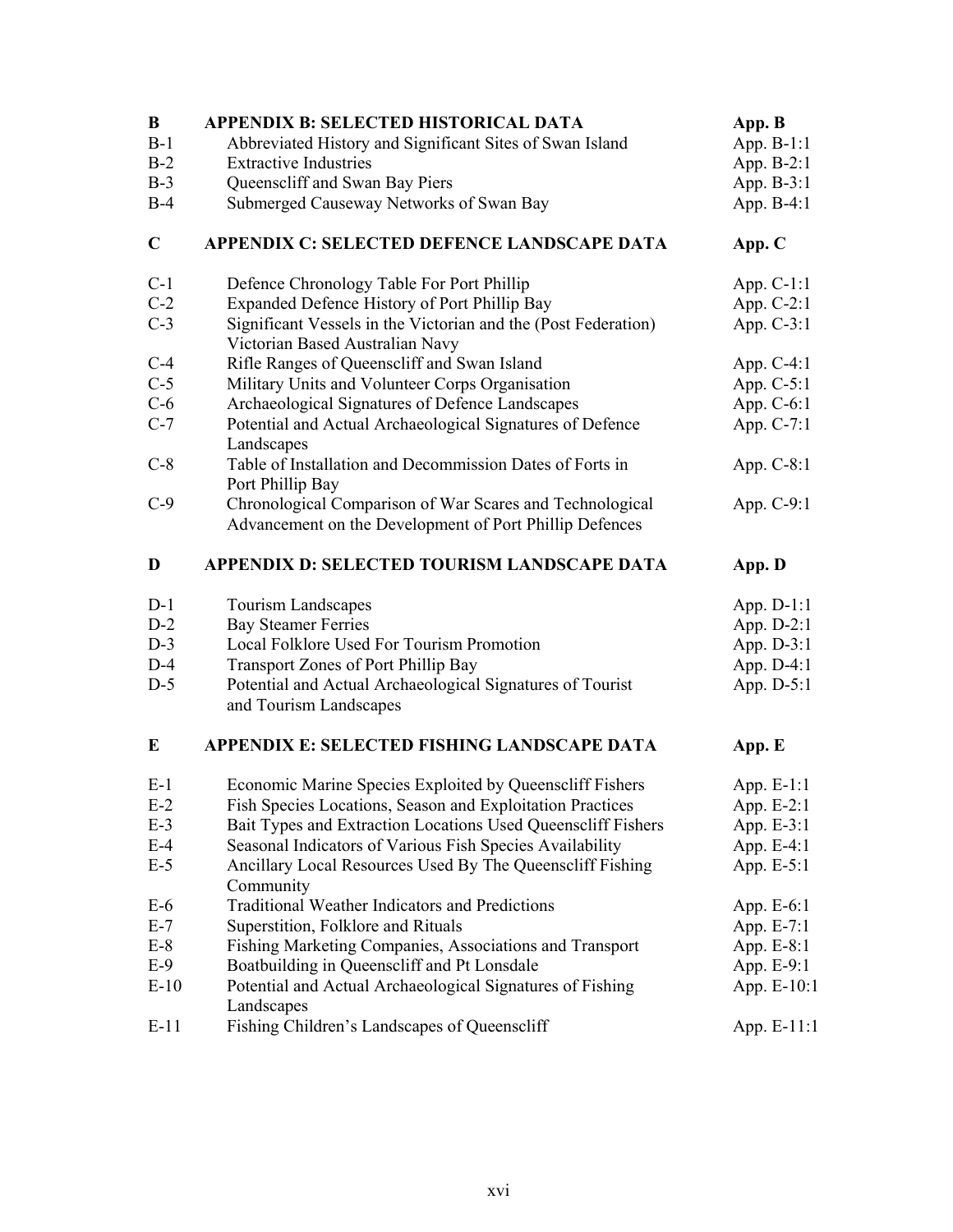| $\mathbf{F}$ | APPENDIX F: SELECTED SHIPPING MISHAP LANDSCAPE<br><b>DATA</b>                                                   | App. F       |
|--------------|-----------------------------------------------------------------------------------------------------------------|--------------|
| $F-1$        | Sample of Wrecks/Strandings in Southern Port Phillip and Victoria<br><b>Identified From Documentary Records</b> | App. F-1:1   |
| $F-2$        | Lifeboats and Lifesaving Equipment                                                                              | App. F-2:1   |
| $F-3$        | Smuggling, Looting, and the Establishment of Customs Services<br>in Victoria                                    | App. F-3:1   |
| $F-4$        | Landscapes of Navigation of Port Phillip Bay                                                                    | App. $F-4:1$ |
| $F-5$        | Potential and Actual Archaeological Signatures of Shipwrecks,<br>Strandings and Salvage Landscapes              | App. F-5:1   |
| $F-6$        | International Examples of Traditional Practice/Transported<br>Landscapes Associated with Shipwrecks             | App. F-6:1   |
| G            | APPENDIX G: SELECTED SHIPPING MISHAP LANDSCAPE<br><b>DATA</b>                                                   | App. G       |
| $G-1$        | Sacred and Revered Landscapes                                                                                   | App. $G-1:1$ |
| $G-2$        | Differing Landscapes as Evidenced by Toponymic Evidence                                                         | App. $G-2:1$ |

G-3 Palaeo-environmental Evidence of Community Coastal Landscapes App. G-3:1 G-4 Potential and Actual Archaeological Signatures of Community App. G-4:1

and Interactive Landscapes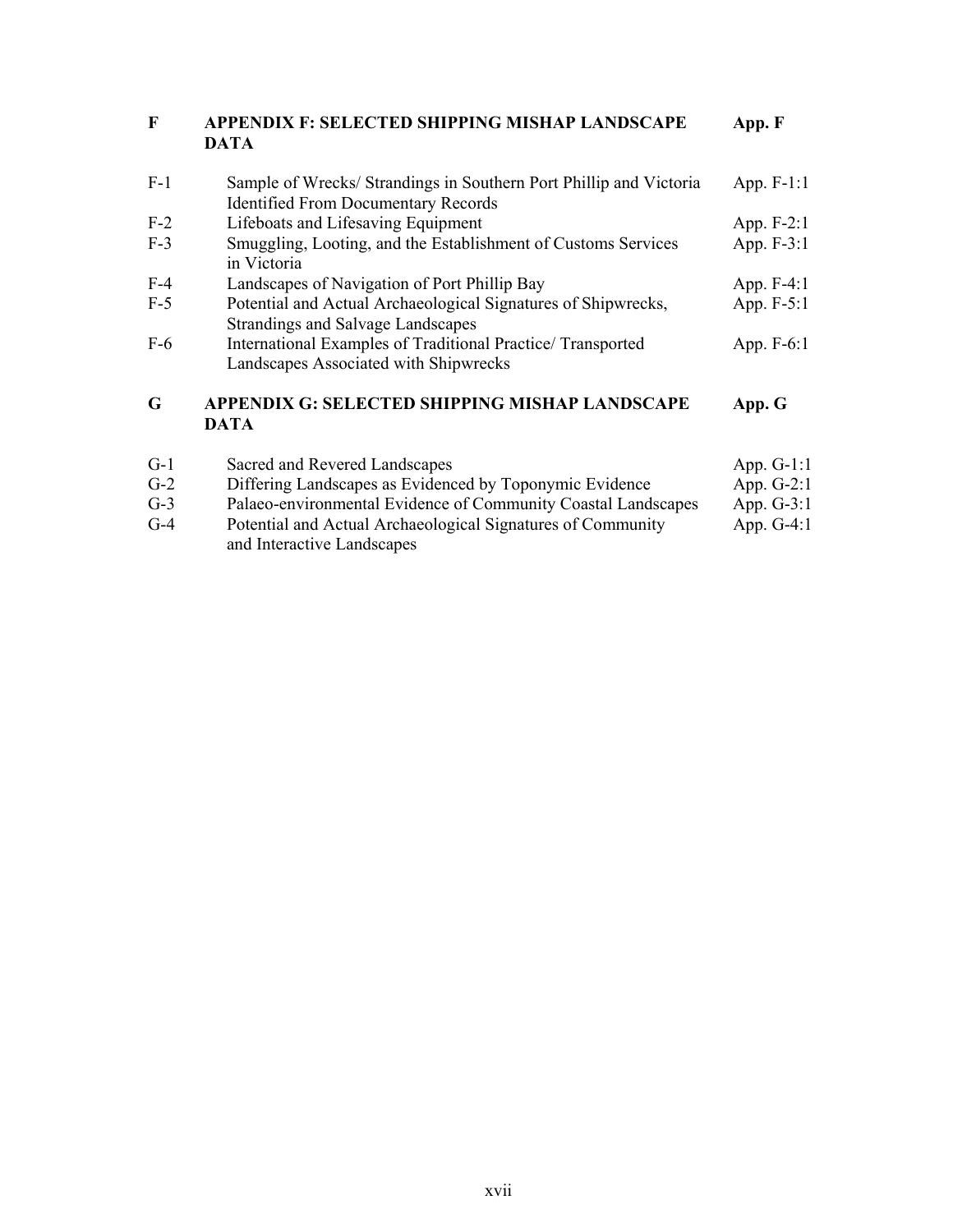# **List of Tables**

## **Chapter Five**

| Table 5.1: Fortress/Battery Installations associated with Changes in Gun Sizes 103. |  |  |  |
|-------------------------------------------------------------------------------------|--|--|--|
|                                                                                     |  |  |  |

### **Chapter Six**

| Table 6.3: Fishermen's observations of the effects of overfishing of economic fish species169 |  |
|-----------------------------------------------------------------------------------------------|--|
|                                                                                               |  |

#### **Chapter Seven**

| Table 7.1: Identified cases of jettisoned cargo from historically identified strandings around |      |
|------------------------------------------------------------------------------------------------|------|
|                                                                                                | 218  |
| Table 7.2: Cases of deliberate strandings from historical research in the study area 220       |      |
|                                                                                                |      |
| Table 7.4: Examples of shipping incidents involving the transferral of immigrant shipwreck     |      |
|                                                                                                | -236 |
| Table 7.5: Examples of shipping chartered vessels were used for towing or lighterage.          | .236 |
| Table 7.6: A sample of French luxury items from the Swan Spit Stranding Ground                 | .260 |
| Table 7.7: Archaeological remains of stranding sites identified in Port Phillip                | 261  |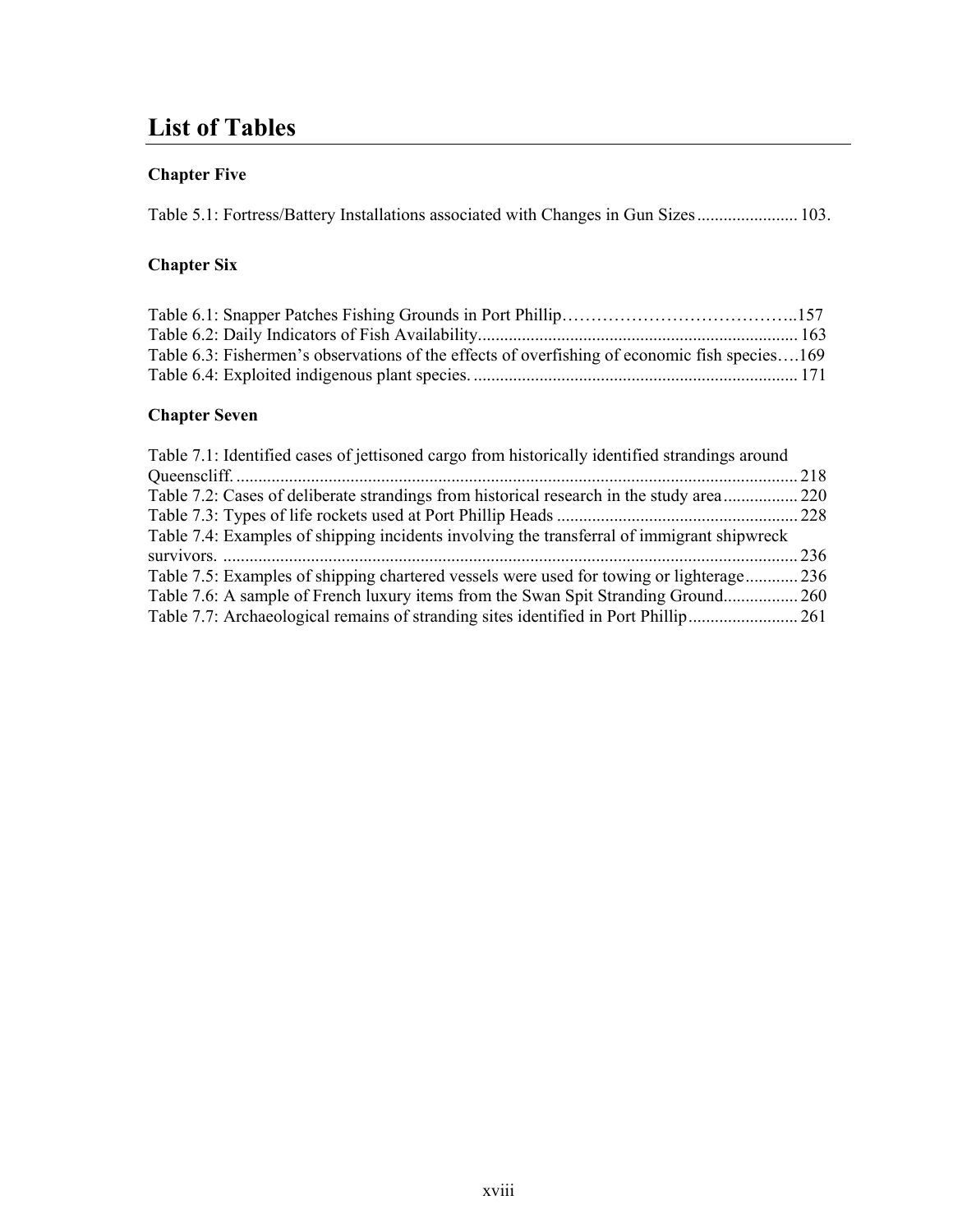# **List of Figures**

#### **Note: Copies of selected GIS coverage maps included in this thesis are contained on the attached CD.**

#### **Chapter Three**

#### **Chapter Four**

#### **Chapter Five**

| Figure 5. 2: All forts and batteries in southern Port Phillip Bay between 1861–1945 100   |  |
|-------------------------------------------------------------------------------------------|--|
|                                                                                           |  |
|                                                                                           |  |
|                                                                                           |  |
|                                                                                           |  |
| Figure 5. 7: Fort Queenscliff in the 1880s, showing massive defensive shrapnel mounds 106 |  |
|                                                                                           |  |
| Figure 5. 9: After military plan A11, c. 1889 showing positions of Victorian Navy Defence |  |
|                                                                                           |  |
|                                                                                           |  |
|                                                                                           |  |
|                                                                                           |  |
| Figure 5. 13: The construction of The Station M Caisson at the Fisherman's Pier 114       |  |
|                                                                                           |  |
|                                                                                           |  |
|                                                                                           |  |
|                                                                                           |  |
|                                                                                           |  |
|                                                                                           |  |
|                                                                                           |  |
|                                                                                           |  |
|                                                                                           |  |
|                                                                                           |  |
|                                                                                           |  |
|                                                                                           |  |
|                                                                                           |  |
|                                                                                           |  |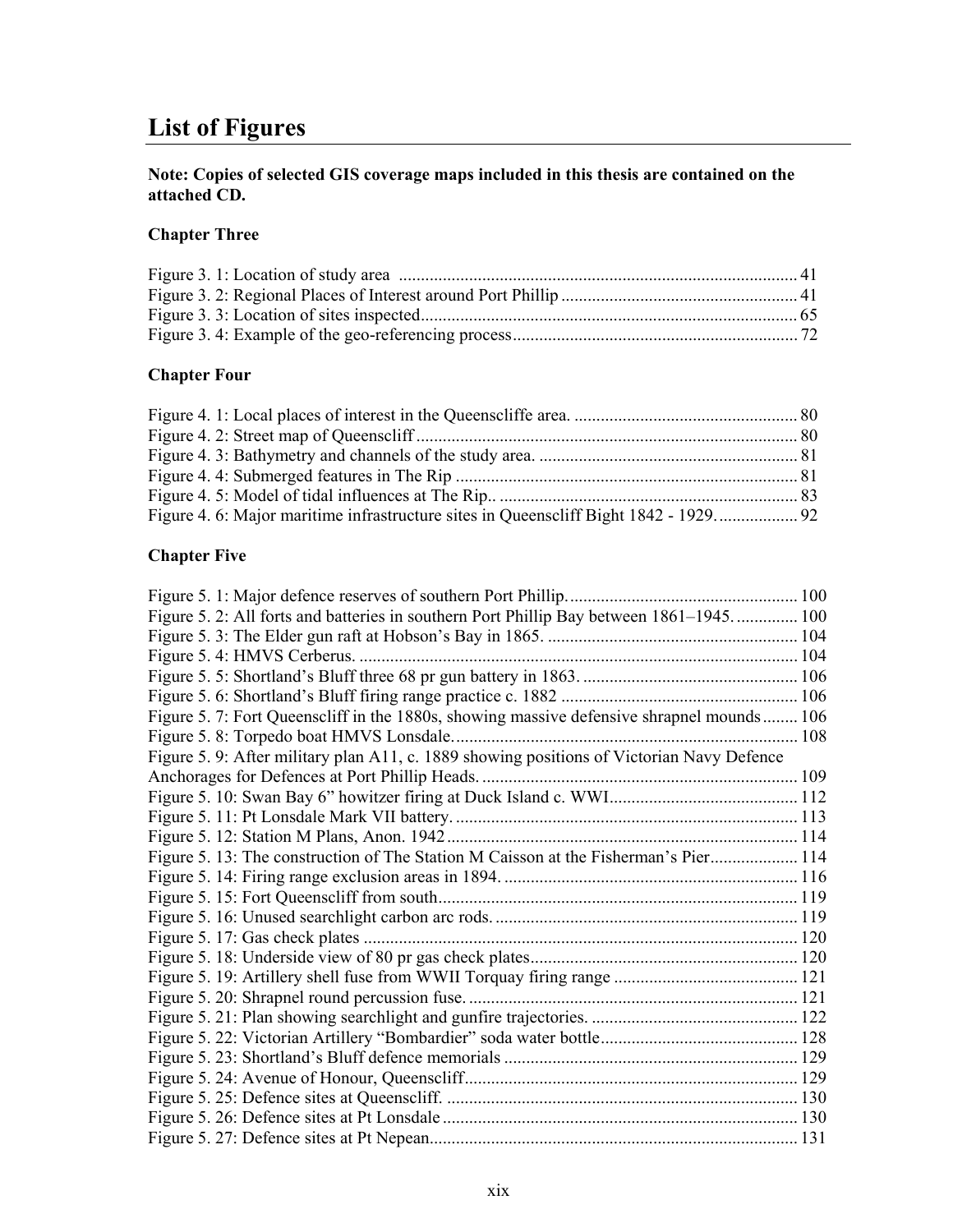### **Chapter Six**

| Figure 6. 1: Fishermen's Flat 1866, with huts, boats careening on the Chinaman's Pt Spit 150  |  |
|-----------------------------------------------------------------------------------------------|--|
|                                                                                               |  |
|                                                                                               |  |
|                                                                                               |  |
|                                                                                               |  |
|                                                                                               |  |
| Figure 6. 7: Lowering a crayfish coff with the Fishermen's Pier Crane  160                    |  |
|                                                                                               |  |
|                                                                                               |  |
|                                                                                               |  |
|                                                                                               |  |
|                                                                                               |  |
|                                                                                               |  |
|                                                                                               |  |
| Figure 6. 15: Fishermen's Pier c. 1908, showing Fishermen's Shed and Fish Shed  180           |  |
|                                                                                               |  |
|                                                                                               |  |
| Figure 6. 18: Boat slipping area, Swan Bay. Near the locality of the current Cut – c.1890 185 |  |
| Figure 6. 19: Fishermen's Pier Fishermen's Shed, now located in the QMM.  187                 |  |
|                                                                                               |  |
|                                                                                               |  |
|                                                                                               |  |
|                                                                                               |  |
|                                                                                               |  |
|                                                                                               |  |
|                                                                                               |  |
|                                                                                               |  |
|                                                                                               |  |
|                                                                                               |  |
| Figure 6. 30: Extant northern timber training wall of the original Cut entrance 192           |  |
|                                                                                               |  |
| Figure 6. 32: Vernacular fishing moorings discovered offshore at St Leonards  192             |  |
|                                                                                               |  |
|                                                                                               |  |
|                                                                                               |  |
|                                                                                               |  |
|                                                                                               |  |
|                                                                                               |  |
|                                                                                               |  |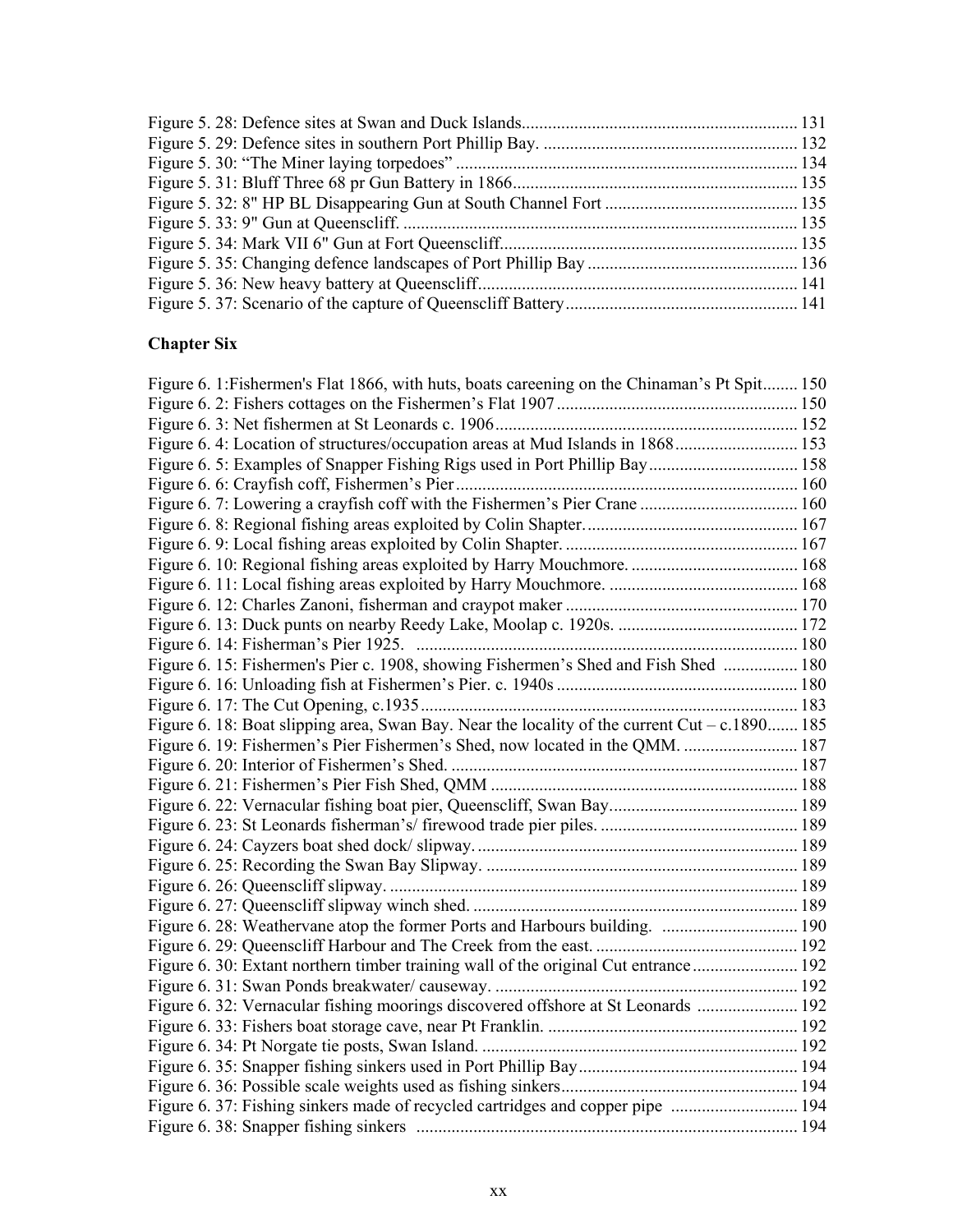| Figure 6.42: Excavated timber groyne behind Beach St Fishermen's Houses in 2006  195 |  |
|--------------------------------------------------------------------------------------|--|
|                                                                                      |  |
|                                                                                      |  |
|                                                                                      |  |
|                                                                                      |  |
|                                                                                      |  |
|                                                                                      |  |
|                                                                                      |  |

### **Chapter Seven**

| Figure 7. 1: Distribution of archaeological known shipwrecks around The Heads 216                 |  |
|---------------------------------------------------------------------------------------------------|--|
| Figure 7. 2: Flow diagram of stages of cultural deposition on shipwrecks sites217                 |  |
|                                                                                                   |  |
|                                                                                                   |  |
| Figure 7. 5: General locations of known deliberate stranding sites in the study area.  221        |  |
|                                                                                                   |  |
|                                                                                                   |  |
|                                                                                                   |  |
|                                                                                                   |  |
|                                                                                                   |  |
|                                                                                                   |  |
|                                                                                                   |  |
| Figure 7. 13: Deploying a breaches buoy lifeline via a lifesaving rocket at Pt Nepean 228         |  |
|                                                                                                   |  |
|                                                                                                   |  |
| Figure 7. 16: Rocket practice between the Queenscliff and Pt Lonsdale lifeboats c. 1921 230       |  |
|                                                                                                   |  |
| Figure 7. 18: Customs camp at the wreck site of the <i>Joseph H. Scammel</i> in 1891 241          |  |
| Figure 7. 19: Wreck of the <i>George Roper</i> . Note policeman beating a looter in foreground241 |  |
|                                                                                                   |  |
| Figure 7. 21: Floating wreckage marked by a barrel buoy in Queenscliff Bight, c. 1863 248         |  |
|                                                                                                   |  |
| Figure 7. 23: Salvors at work on the <i>Sussex</i> . Note the use of tramway to the wreck 250     |  |
|                                                                                                   |  |
|                                                                                                   |  |
|                                                                                                   |  |
|                                                                                                   |  |
|                                                                                                   |  |
|                                                                                                   |  |
|                                                                                                   |  |
| Figure 7. 31: The hulk of the HMVS Lonsdale on the Queenscliff Bight foreshore  258               |  |
|                                                                                                   |  |
|                                                                                                   |  |
|                                                                                                   |  |
|                                                                                                   |  |
|                                                                                                   |  |
|                                                                                                   |  |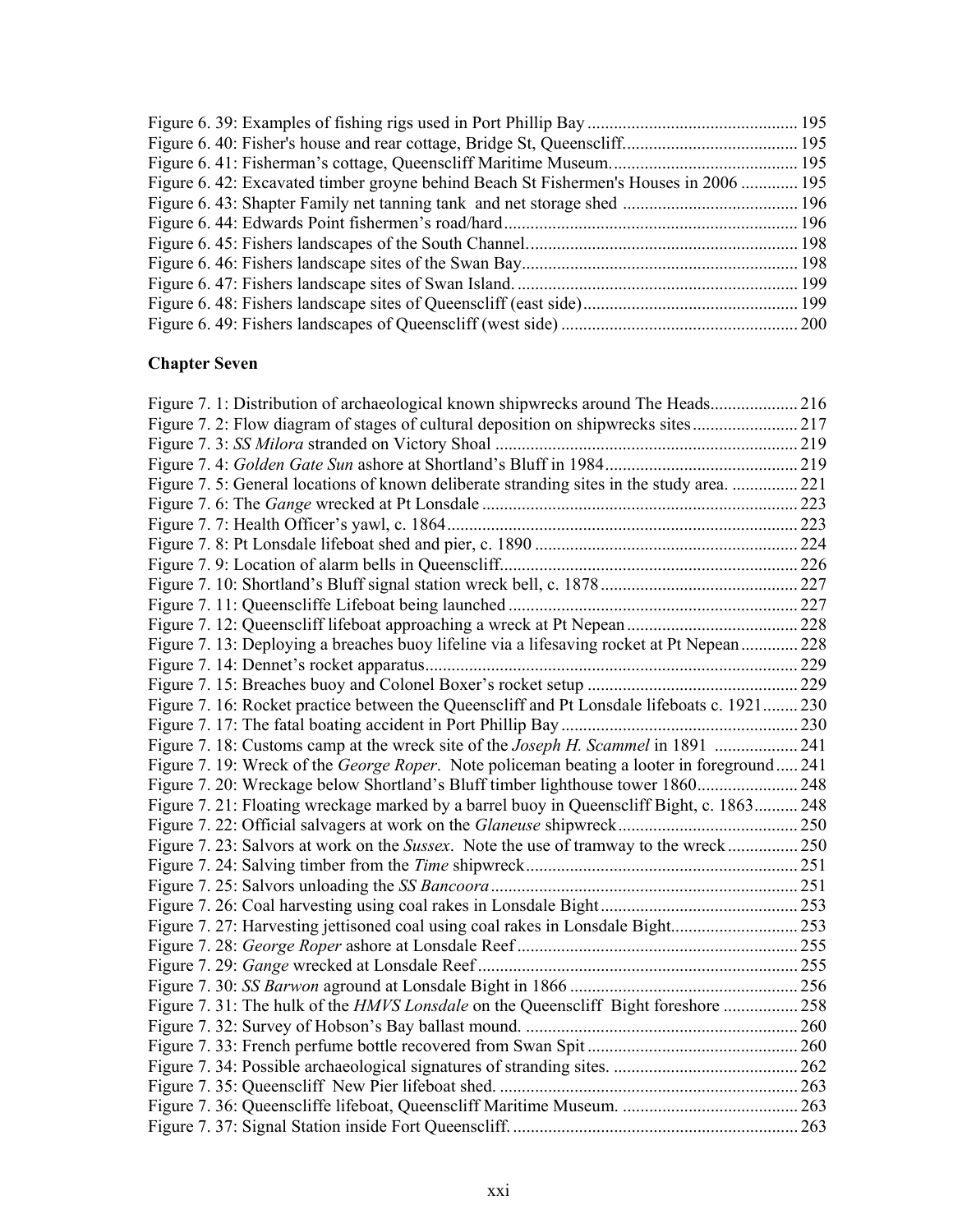| Figure 7. 38: Queenscliff wreck bell.                                                            | 263   |
|--------------------------------------------------------------------------------------------------|-------|
|                                                                                                  | 263   |
|                                                                                                  | 264   |
|                                                                                                  | 264   |
|                                                                                                  | 264   |
| Figure 7.43: Probable rocket shed, Sorrento Pier.                                                | 264   |
|                                                                                                  | 265   |
|                                                                                                  | . 265 |
|                                                                                                  | . 266 |
|                                                                                                  | 266   |
|                                                                                                  | 266   |
|                                                                                                  | 266   |
|                                                                                                  | 266   |
|                                                                                                  | 266   |
|                                                                                                  | .268  |
| Figure 7. 53: Former raised Doorway in the High Lighthouse, Shortland's Bluff                    | 271   |
| Figure 7. 54: Former raised doorway in the Low Lighthouse, Shortland's Bluff                     | . 271 |
| Figure 7. 55: Volunteers rush to get on the lifeboat crew in response to the wreck bell          | .276  |
| Figure 7. 56: Archaeological characterizations of shipwreck and stranding site exploitation  280 |       |

### **Chapter Eight**

|                                                                                                   | 293   |
|---------------------------------------------------------------------------------------------------|-------|
|                                                                                                   | 314   |
| Figure 8. 3: The spatial distribution of thematic maritime industries at Queenscliff              | 316   |
|                                                                                                   | 321   |
|                                                                                                   | 321   |
| Figure 8. 6: Location of fisher' huts in 1864, showing the division between Chinese and           |       |
| European Fishers, and the rest of the township                                                    | 323   |
|                                                                                                   | 324   |
| Figure 8. 8: Chinese artefacts from Swan Ponds and Spit.                                          | 324   |
| Figure 8. 9: Historical locations of alarm bells around lifeboat crews around Queenscliff.        | 325   |
| Figure 8. 10: Comparison of 1875 and 2000 coastlines derived from geo-referenced historic         |       |
| plan and modern aerial image.                                                                     | 326   |
|                                                                                                   | 327   |
| Figure 8. 12: View from Shortland's Bluff looking north, showing extent of foreshore progradation |       |
| from relict seawall.                                                                              | 328   |
|                                                                                                   | 328   |
|                                                                                                   | 328   |
| Figure 8.15: The current location of 1929 maritime infrastructure sites shown against the modern. |       |
| Shoreline                                                                                         | 329   |
|                                                                                                   | 329   |
|                                                                                                   | . 331 |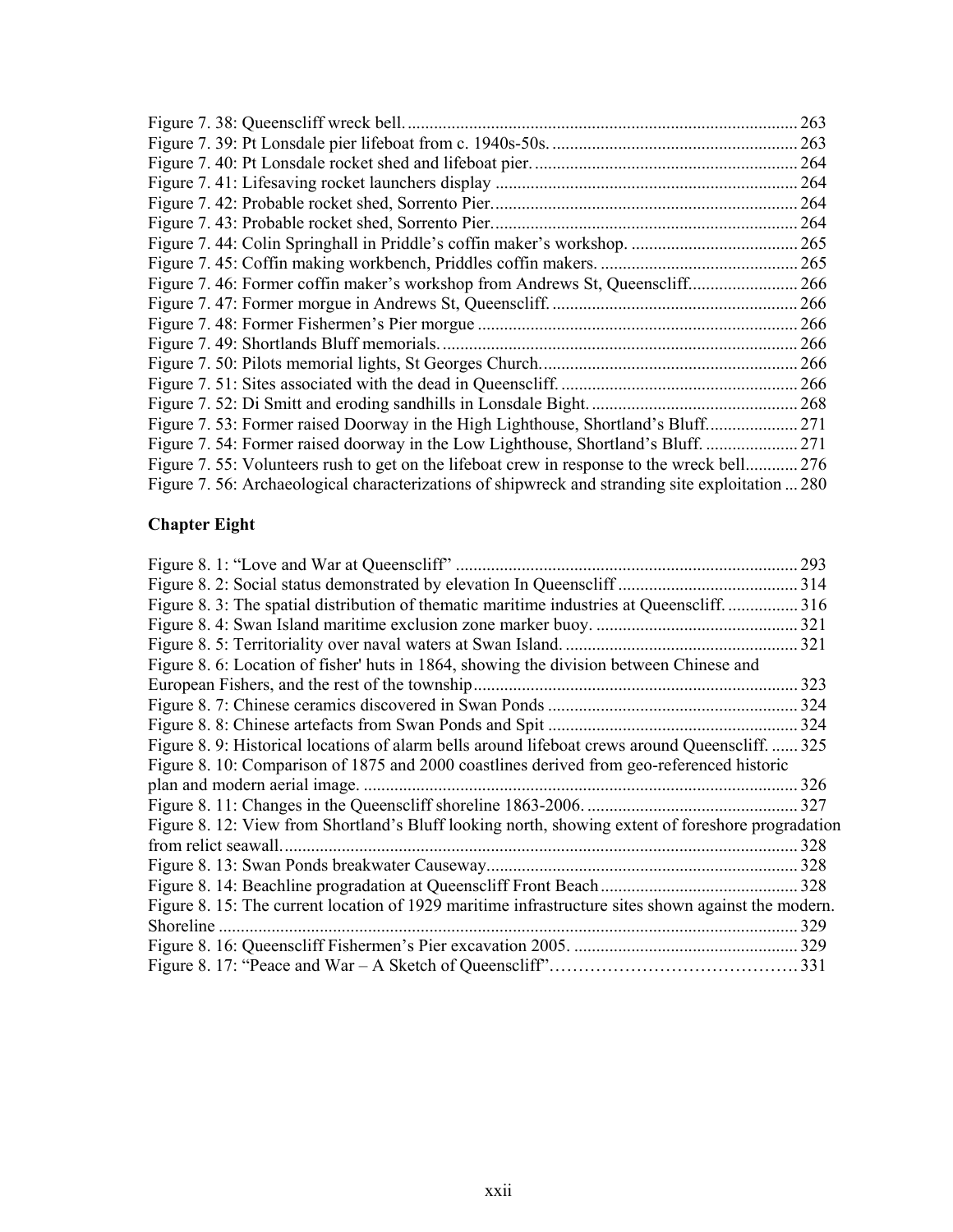# **Abbreviations**

| ,,           | inch (in relation to gun bore diameter)                      |
|--------------|--------------------------------------------------------------|
| AGD          | Australian Geodetic Datum (cartographic datum)               |
| Age          | The Age Newspaper                                            |
| <b>AHO</b>   | Australian Hydrographic Office                               |
| AIMA         | Australasian Institute for Maritime Archaeology              |
| <b>AIN</b>   | <b>Australian Illustrated News Newspaper</b>                 |
| <b>AMG</b>   | Australian Map Grid (cartographic projection)                |
| <b>ANHFR</b> | Australian News for Home Readers                             |
| Anon.        | Anonymous                                                    |
| <b>Argus</b> | Argus Newspaper                                              |
| AS           | Australian Sketcher Newspaper                                |
| <b>ASHA</b>  | Australian Society for Historical Archaeology                |
| <b>ASL</b>   | Above Sea Level                                              |
| BA           | Bairnsdale Advertiser Newspaper                              |
| BL           | <b>Breech Loading</b>                                        |
| <b>BOP</b>   | Battery Observation Post (Range-finding Station – Military)  |
| <b>BS</b>    | <b>Ballarat Star Newspaper</b>                               |
| Capt.        | Captain                                                      |
| Cmdr.        | Commander                                                    |
| Col          | Colonel                                                      |
| <b>COPW</b>  | Commissioner of Public Works                                 |
| <b>CSO</b>   | Colonial Secretary's Office                                  |
| <b>CSS</b>   | Confederate Steam Ship                                       |
| diam.        | diameter                                                     |
| <b>DNRE</b>  | Department of Natural Resources and Environment, Victoria    |
| <b>DOA</b>   | Department of Army                                           |
| <b>DOI</b>   | Department of Infrastructure, Victoria                       |
| <b>DON</b>   | Department of Navy                                           |
| <b>DOT</b>   | Department of Transport                                      |
| DPA          | Department of Primary Affairs                                |
| DPH          | Department of Ports and Harbours, Victoria                   |
| <b>DPW</b>   | Department of Public Works, Victoria                         |
| <b>DRF</b>   | Direction Range Finder (Range-finding Station - Military)    |
| <b>DSE</b>   | Department of Sustainability and Environment, Victoria       |
| <b>DTC</b>   | Department of Transport and Communications, Victoria         |
| <b>ELD</b>   | <b>Electric Light Direction Station</b>                      |
| <b>EUCC</b>  | European Union Coastal Council – The Coastal Union           |
| <b>FQM</b>   | Fort Queenscliff Museum                                      |
| <b>GA</b>    | Geelong Advertiser Newspaper                                 |
| <b>GHC</b>   | Geelong Heritage Centre                                      |
| <b>HMS</b>   | Her/His Majesty's Ship                                       |
| <b>HMCS</b>  | Her Majesty's Colonial Ship                                  |
| <b>HMVS</b>  | Her Majesty's Victorian Ship                                 |
| <b>HOA</b>   | Hydrographic Office, Admiralty                               |
| HP           | Hydro Pneumatic (in relation to Disappearing Gun mechanisms) |
| <b>HSAC</b>  | Historic Shipwrecks Advisory Committee                       |
| HV           | Heritage Victoria                                            |
| <b>IAN</b>   | <b>Illustrated Australian News Newspaper</b>                 |
| <b>IJNA</b>  | International Journal of Nautical Archaeology                |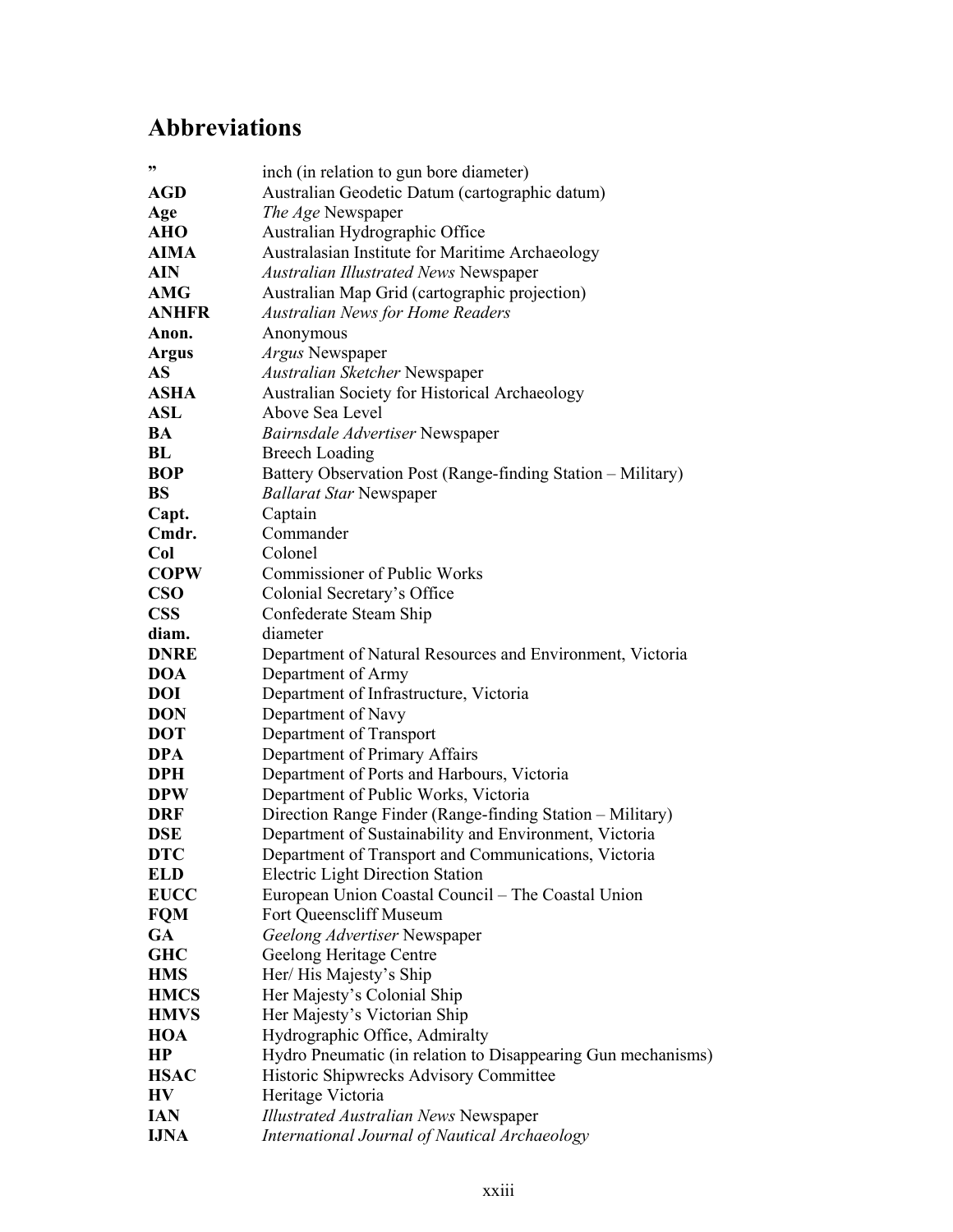| <b>IMP</b>    | <b>Illustrated Melbourne Post Newspaper</b>                  |
|---------------|--------------------------------------------------------------|
| kts           | Knots (measurement of speed)                                 |
| Lt            | Lieutenant                                                   |
| <b>LTGL</b>   | Letters to Governor LaTrobe                                  |
| M             | Mile                                                         |
| <b>MAAV</b>   | Maritime Archaeological Association of Victoria              |
| <b>MAFRI</b>  | Marine and Freshwater Resources Institute, Queenscliff       |
| <b>MCL</b>    | Ministering Children's League                                |
| <b>MDC</b>    | Marine Discovery Centre, Queenscliff                         |
| <b>MEE</b>    | Mechanisation Experimental Establishment, Department of Army |
| <b>MMA</b>    | Master Mariners Association, Victoria                        |
| <b>MMH</b>    | Melbourne Morning Herald Newspaper                           |
| <b>MV</b>     | Museum Victoria                                              |
| nM            | <b>Nautical Miles</b>                                        |
| <b>NAA</b>    | National Archives of Australia (Melbourne Branch)            |
| <b>NHS</b>    | Nepean Historical Society                                    |
| <b>NRMA</b>   | National Road and Motor Association                          |
| <b>NSW</b>    | New South Wales, Australia                                   |
| <b>NTM</b>    | Notices to Mariners, Victorian Government Gazette            |
| <b>PHB</b>    | Ports and Harbours Branch, Department of Public Works        |
| <b>PHD</b>    | Ports and Harbours Division, PWD                             |
| PHO           | Ports and Harbours Office, Victoria                          |
| <b>PMA</b>    | Port of Melbourne Authority                                  |
| <b>PMS</b>    | Photo Mapping Services, DOI                                  |
| <b>PPG</b>    | Port Phillip Gazette Newspaper                               |
| <b>PPH</b>    | Port Phillip Herald Newspaper                                |
| pr            | Pounder (in relation to gun ordinance size)                  |
| PV            | Parks Victoria                                               |
| <b>PWD</b>    | Public Works Department, Victoria                            |
| <b>PWONTM</b> | Public Works Office, Notice to Mariners                      |
| QH            | Queenscliff Herald Newspaper                                 |
| <b>QHM</b>    | Queenscliffe Historical Museum                               |
| <b>QMM</b>    | Queenscliff Maritime Museum Inc.                             |
| QS            | Queenscliff Sentinel Newspaper                               |
| <b>QSA</b>    | Queenscliff Sewerage Authority                               |
| <b>RBL</b>    | Rifled Breech Loader (Guns)                                  |
| <b>RML</b>    | Rifled Muzzle Loader (Guns)                                  |
| <b>RMS</b>    | Royal Mail Ship                                              |
| <b>RN</b>     | Royal Navy                                                   |
| <b>RNLI</b>   | Royal National Lifeboat Institution (UK)                     |
| <b>RR</b>     | Rip Rumour Newspaper                                         |
| <b>RSL</b>    | Returned Service League                                      |
| <b>SAHB</b>   | South Australian Heritage Branch                             |
| <b>SBICMC</b> | Swan Bay Integrated Catchment Management Committee           |
| <b>SGO</b>    | Surveyor Generals Office, Melbourne                          |
| <b>SHA</b>    | Society for Historical Archaeology                           |
| <b>SLV</b>    | State Library of Victoria                                    |
| <b>SS</b>     | Steam Ship                                                   |
| <b>SVGG</b>   | Supplement to Victorian Government Gazette                   |
| The Bay       | Port Phillip Bay                                             |
| The Heads     | Port Phillip Bay Heads                                       |